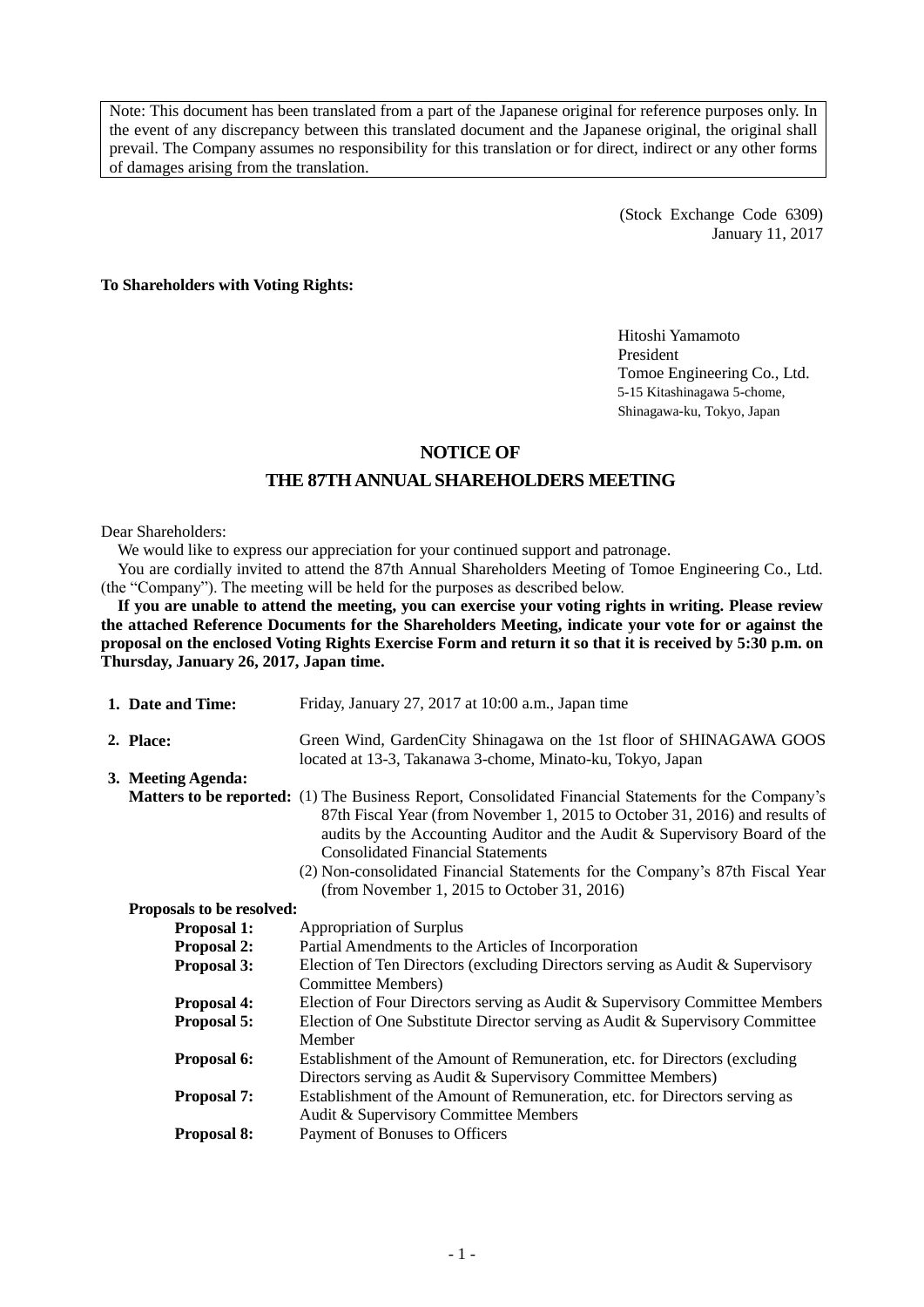- 〰〰〰〰〰〰〰〰〰〰〰〰〰〰〰〰〰〰〰〰〰〰〰〰〰〰〰〰〰〰〰〰〰〰〰〰〰〰〰〰〰〰〰〰〰〰 ◎ When attending the meeting, please submit the enclosed Voting Rights Exercise Form at the reception desk.
- ◎ Should the Reference Documents for the Shareholders Meeting, Business Report, Consolidated Financial Statements and Non-consolidated Financial Statements require revisions, the revised versions will be posted on the Company's website [\(http://www.tomo-e.co.jp/\)](http://www.tomo-e.co.jp/).
- ◎ From among the documents to be attached to this notice, Notes to the Consolidated Financial Statements and Notes to the Non-consolidated Financial Statements are posted on the Company's website [\(http://www.tomo-e.co.jp/\)](http://www.tomo-e.co.jp/) in accordance with laws and ordinances and the Articles of Incorporation of the Company. Therefore, they are not stated in the Appendix provided with this notice.

#### **Please be advised that no souvenirs will be provided to the shareholders attending the shareholders meeting.**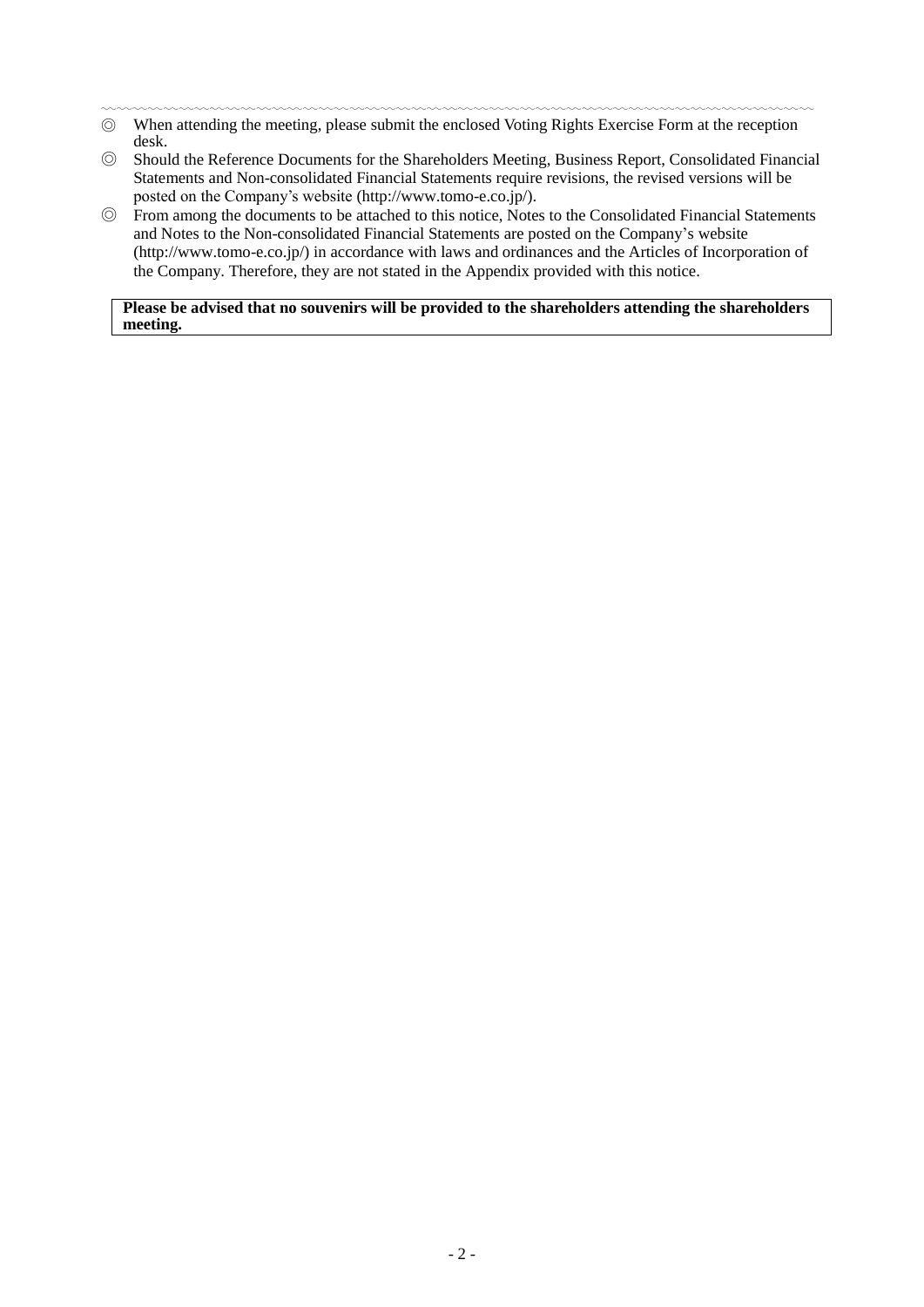# **Reference Documents for the Shareholders Meeting**

#### **Proposals and References**

#### **Proposal 1:** Appropriation of Surplus

1. Matters regarding the year-end dividend

As its basic policy, the Company will implement appropriate and stable dividends while seeking to increase internal reserves to reinforce its financial position and management foundation, and by considering consolidated operating results, the group's medium-term business strategy and other factors in a comprehensive manner.

Based on the above policy, the year-end dividend of 22.50 yen per share for the current fiscal year is proposed by considering the operating results for the fiscal year ended October 31, 2016 and the future outlook.

(1) Matters regarding the assignment of assets to be distributed to shareholders and the total amount thereof

22.50 yen per share of the Company's common stock, in a total amount of 224,516,993 yen

As the Company has already paid the interim dividend of 22.50 yen per share, the annual dividend for the fiscal year ended October 31, 2016 will amount to 45 yen per share.

- (2) The date on which dividends of retained earnings become effective January 30, 2017
- 2. Matters regarding appropriation of surplus Regarding the internal reserves, the Company proposes as follows to reinforce the management foundation in preparation for the future business development.
	- (1) Item of surplus to be increased and the amount thereof General reserve of 400,000,000 yen
	- (2) Item of surplus to be decreased and the amount thereof Retained earnings brought forward of 400,000,000 yen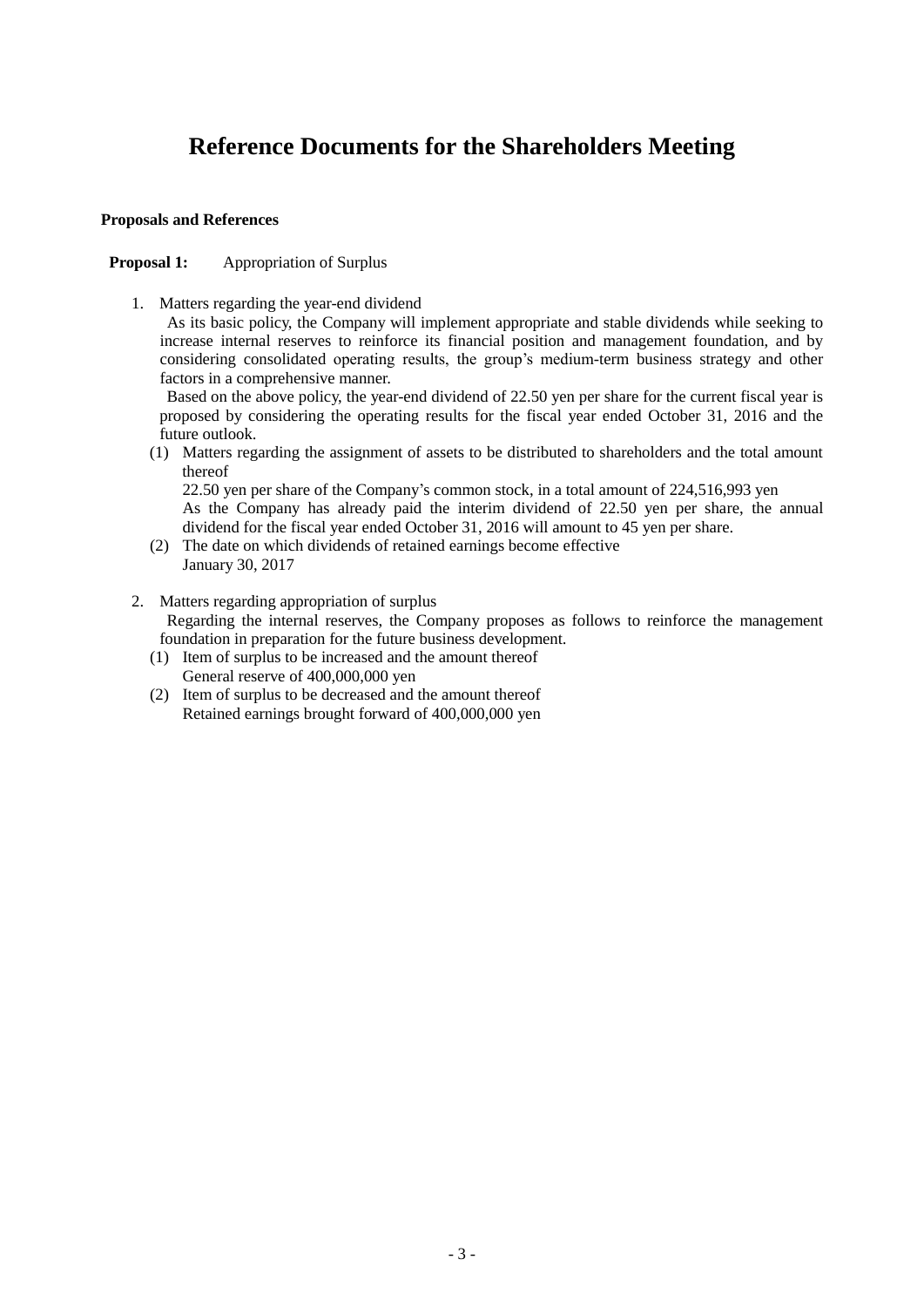#### **Proposal 2: Partial Amendments to the Articles of Incorporation**

1. Reasons for the proposal

The Company has so far strengthened its corporate governance structure for the purposes of improving the soundness, transparency, and efficiency of business execution. Upon its shift to a company with Audit & Supervisory Committee, it intends to further reinforce the supervisory function of the Board of Directors and further enhance its corporate governance structure by vesting the Directors serving as Audit & Supervisory Committee Members (the majority of whom are Outside Directors) with voting rights at the Board of Directors meetings.

- (1) In accordance with its shift to a company with Audit & Supervisory Committee, the Company will establish new provisions relating to the Audit & Supervisory Committee and Audit & Supervisory Committee Members while deleting or otherwise amending provisions relating to Audit & Supervisory Board Members and the Audit & Supervisory Board.
- (2) The Company will establish a new provision that enables the Board of Directors, by its resolutions, to delegate all or a part of the decision-making on important business execution to Directors.
- (3) The Company will amend Article 28 (Exemption of Liability by Directors) of the current Articles of Incorporation to enable it to enter into liability limitation agreements with non-executive Directors so that Outside Directors and other non-executive Directors may fully perform their expected roles. Each Audit & Supervisory Board Member has previously given his/her approval to the amendment to the current Article 28.
- (4) To ensure the agile implementation of dividend and capital policies, the Company will establish a new Article 34 of the proposed amendments to enable the Company to determine the distribution of retained earnings, etc. by a resolution of the Board of Directors pursuant to the provision of Article 459, Paragraph 1 of the Companies Act, and at the same time delete Article 7 of the current Articles of Incorporation, which overlaps with a part of Article 34 of the proposed amendments.
- (5) In accordance with the establishment, amendment, and deletion of articles as described above, the Company will renumber relevant articles, adjust the wording, and add other necessary changes to the Articles of Incorporation.
- 2. Details of amendments

Details of the proposed amendments are as follows.

The partial amendments to the Articles of Incorporation under this proposal shall become effective at the conclusion of this Annual Shareholders Meeting.

|                                                                                                                                                                                                                                                                                                                                                | (Underlined parts are amended)                                                                                                                                                                                                                                                                                             |
|------------------------------------------------------------------------------------------------------------------------------------------------------------------------------------------------------------------------------------------------------------------------------------------------------------------------------------------------|----------------------------------------------------------------------------------------------------------------------------------------------------------------------------------------------------------------------------------------------------------------------------------------------------------------------------|
| <b>Current Articles of Incorporation</b>                                                                                                                                                                                                                                                                                                       | <b>Proposed Amendments</b>                                                                                                                                                                                                                                                                                                 |
| <b>General Provisions</b><br>Chapter 1<br>(Corporate Governance)<br>Article 4. The Company shall have general meetings<br>of shareholders, directors, and the following<br>Corporate Governance in place:<br>1. Board of Directors<br>2. Corporate Auditors<br>3. Board of Corporate Auditors<br>(Newly established)<br>4. Accounting Auditors | <b>General Provisions</b><br>Chapter 1<br>(Corporate Governance)<br>Article 4. The Company shall have general meetings<br>of shareholders, directors, and the following<br>Corporate Governance in place:<br>1. Board of Directors<br>(Deleted)<br>(Deleted)<br>2. Audit & Supervisory Committee<br>3. Accounting Auditors |
|                                                                                                                                                                                                                                                                                                                                                |                                                                                                                                                                                                                                                                                                                            |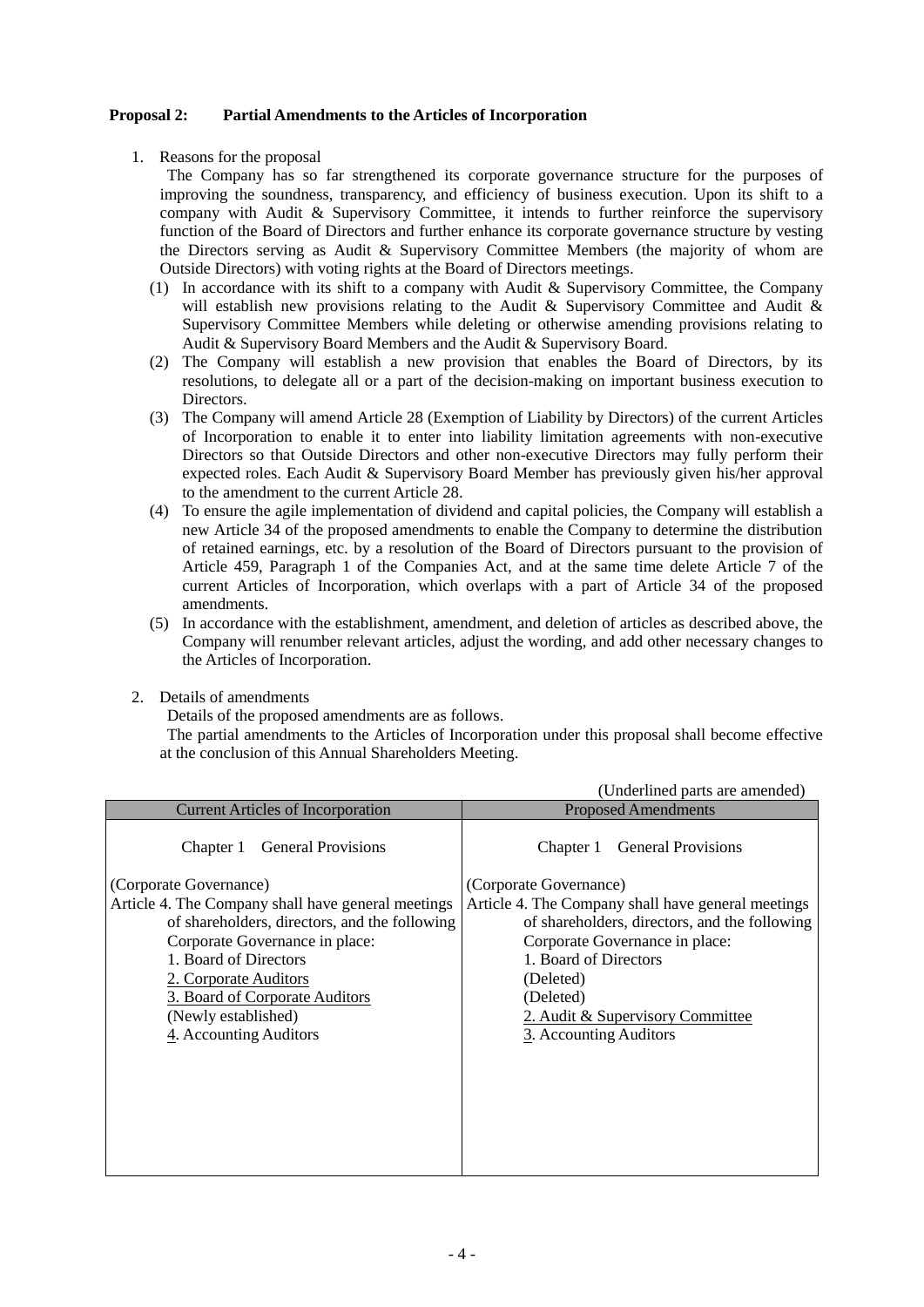| <b>Current Articles of Incorporation</b>                                                                                                                                                                                                                                                                                       | <b>Proposed Amendments</b>                                                                                                                                                                                                                                            |
|--------------------------------------------------------------------------------------------------------------------------------------------------------------------------------------------------------------------------------------------------------------------------------------------------------------------------------|-----------------------------------------------------------------------------------------------------------------------------------------------------------------------------------------------------------------------------------------------------------------------|
| Chapter 2<br><b>Shares</b>                                                                                                                                                                                                                                                                                                     | Chapter 2<br><b>Shares</b>                                                                                                                                                                                                                                            |
| (Acquisition of Treasury Stocks)<br>Article 7. Pursuant to paragraph 2 of Article 165 of<br>the Corporate Law, the Company may<br>acquire treasury stocks on the open market<br>under paragraph 1 of the said article by a<br>resolution of the Board of Directors.                                                            | (Deleted)                                                                                                                                                                                                                                                             |
| (Omitted)<br>Articles 8.-11.                                                                                                                                                                                                                                                                                                   | (Unchanged)<br>Articles 7.-10.                                                                                                                                                                                                                                        |
| Chapter 3 General Meetings of Shareholders                                                                                                                                                                                                                                                                                     | General Meetings of Shareholders<br>Chapter 3                                                                                                                                                                                                                         |
| (Omitted)<br>Articles 12.-13.                                                                                                                                                                                                                                                                                                  | Articles 11.-12.<br>(Unchanged)                                                                                                                                                                                                                                       |
| (Convener and Chairman)<br>Article 14. The president and director shall convene<br>general meetings of shareholders as the<br>chairperson;<br>(2) If the president and director cannot attend                                                                                                                                  | (Convener and Chairman)<br>(Unchanged)<br>Article 13.<br>(2) If the president and director cannot attend                                                                                                                                                              |
| such meetings, one of the other directors<br>shall convene the general meetings of<br>shareholders and act as chairperson in order<br>of precedence previously determined by the<br>Board of Directors.                                                                                                                        | such meetings or the position of the<br>president and director is vacant, one of the<br>other directors shall convene the general<br>meetings of shareholders and act as<br>chairperson in order of precedence<br>previously determined by the Board of<br>Directors. |
| (Omitted)<br>Articles 15.-18.                                                                                                                                                                                                                                                                                                  | (Unchanged)<br>Articles 14.-17.                                                                                                                                                                                                                                       |
| Directors and Board of Directors<br>Chapter 4                                                                                                                                                                                                                                                                                  | Directors and Board of Directors<br>Chapter 4                                                                                                                                                                                                                         |
| (Number)<br>Article 19. The number of directors of the Company<br>shall not exceed twelve (12).                                                                                                                                                                                                                                | (Number)<br>Article 18. The number of directors (excluding<br>directors serving as Audit & Supervisory<br>Committee Members) of the Company shall<br>not exceed twelve (12).                                                                                          |
| (Newly established)                                                                                                                                                                                                                                                                                                            | (2) The number of directors serving as Audit<br>& Supervisory Committee Members of the<br>Company shall not exceed four (4).                                                                                                                                          |
| (Method of Election)<br>Article 20. All directors shall be elected at general<br>meetings of shareholders;                                                                                                                                                                                                                     | (Method of Election)<br>Article 19. All directors shall be elected at general<br>meetings of shareholders distinguishing<br>between directors serving as Audit &<br><b>Supervisory Committee Members and other</b><br>directors;                                      |
| (2) With respect to resolutions for election<br>specified in the foregoing paragraph, the<br>presence of shareholders holding at least<br>one-third $(1/3)$ of voting rights who are<br>entitled to exercise such voting rights shall<br>be required, and resolutions shall be<br>adopted by a majority of such voting rights. | (Unchanged)                                                                                                                                                                                                                                                           |
| (3) Resolutions to elect directors shall not be<br>made by cumulative voting.                                                                                                                                                                                                                                                  | (Unchanged)                                                                                                                                                                                                                                                           |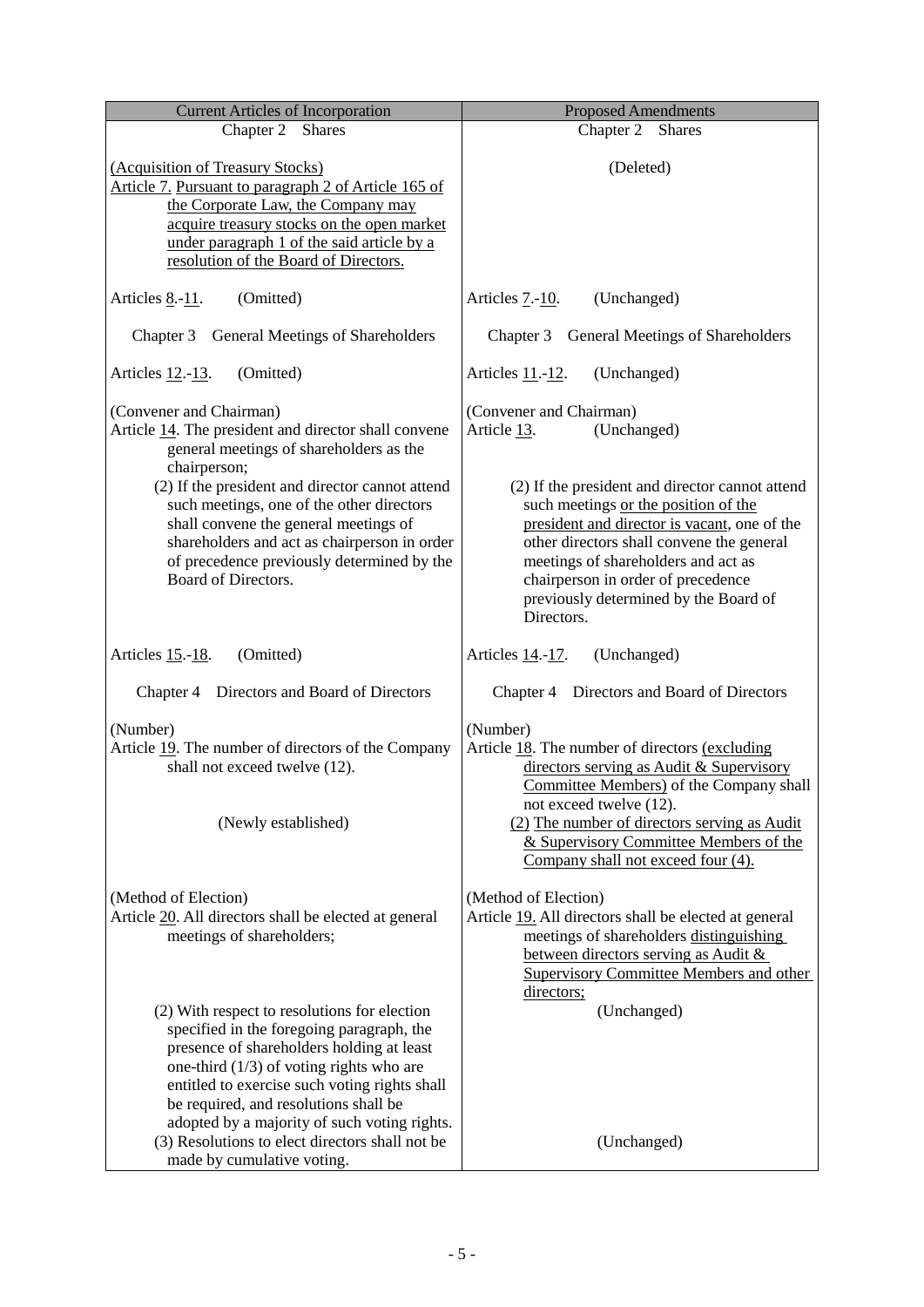| <b>Current Articles of Incorporation</b>                                                    | <b>Proposed Amendments</b>                                                                    |
|---------------------------------------------------------------------------------------------|-----------------------------------------------------------------------------------------------|
| (Newly established)                                                                         | (4) The resolution for the election of a                                                      |
|                                                                                             | substitute director serving as Audit &                                                        |
|                                                                                             | <b>Supervisory Committee Member shall</b>                                                     |
|                                                                                             | expire at the beginning of the ordinary                                                       |
|                                                                                             | general meetings of shareholders for the last                                                 |
|                                                                                             | business year ending within two $(2)$ years                                                   |
|                                                                                             | after the resolution.                                                                         |
| (Term of Office)                                                                            | (Term of Office)                                                                              |
| Article 21. The term of office of directors shall                                           | Article 20. The term of office of directors (excluding                                        |
| expire at the close of the ordinary general<br>meetings of shareholders for the last        | directors serving as Audit & Supervisory<br>Committee Members) shall expire at the            |
| business year ending within $two(2)$ years                                                  | close of the ordinary general meetings of                                                     |
| after election.                                                                             | shareholders for the last business year                                                       |
|                                                                                             | ending within one $(1)$ year after election.                                                  |
|                                                                                             |                                                                                               |
| (Newly established)                                                                         | (2) The term of office of directors serving as                                                |
|                                                                                             | <b>Audit &amp; Supervisory Committee Members</b><br>shall expire at the close of the ordinary |
|                                                                                             | general meetings of shareholders for the last                                                 |
|                                                                                             | business year ending within two (2) years                                                     |
|                                                                                             | after election.                                                                               |
| (2) The term of office of directors elected to                                              | (Deleted)                                                                                     |
| fill a vacancy or increase the number of                                                    |                                                                                               |
| directors shall expire when the term of                                                     |                                                                                               |
| office of the other directors then in office                                                |                                                                                               |
| shall expire.                                                                               |                                                                                               |
| (Newly established)                                                                         | (3) The term of office of a director serving as                                               |
|                                                                                             | <b>Audit &amp; Supervisory Committee Member</b>                                               |
|                                                                                             | elected to fill a vacancy caused by the                                                       |
|                                                                                             | retirement of another director serving as                                                     |
|                                                                                             | <b>Audit &amp; Supervisory Committee Member</b>                                               |
|                                                                                             | prior to the expiry of his/her term of office                                                 |
|                                                                                             | shall expire when the term of office of the                                                   |
|                                                                                             | retired director serving as Audit &<br><b>Supervisory Committee Member expires.</b>           |
|                                                                                             |                                                                                               |
| (Representative Directors)                                                                  | (Representative Directors)                                                                    |
| Article 22. Representative directors shall be elected                                       | Article 21. Representative directors shall be elected                                         |
| by a resolution of the Board of Directors.                                                  | from among directors (excluding directors)                                                    |
|                                                                                             | serving as Audit & Supervisory Committee                                                      |
|                                                                                             | Members) by a resolution of the Board of                                                      |
|                                                                                             | Directors.                                                                                    |
|                                                                                             |                                                                                               |
| (Directors with Specific Titles)                                                            | (Directors with Specific Titles)                                                              |
| (Omitted)<br>Article 23.                                                                    | (Unchanged)<br>Article 22.                                                                    |
|                                                                                             |                                                                                               |
| (Meeting Notices of the Board of Directors)                                                 | (Meeting Notices of the Board of Directors)                                                   |
| Article 24. Meeting notices of the Board of Directors                                       | Article 23. Meeting notices of the Board of Directors                                         |
| shall be sent to each director and corporate                                                | shall be sent to each director three (3) days                                                 |
| auditor three (3) days prior to the date of                                                 | prior to the date of such meetings. Provided,                                                 |
| such meetings. Provided, however, the                                                       | however, the period may be shortened in an                                                    |
| period may be shortened in an emergency.                                                    | emergency.                                                                                    |
| (2) With the consent of all directors and                                                   | (2) With the consent of all directors, meetings<br>of the Board of Directors may be held      |
| corporate auditors, meetings of the Board of<br>Directors may be held without following the | without following the procedure to convene                                                    |
| procedure to convene meetings.                                                              | meetings.                                                                                     |
|                                                                                             |                                                                                               |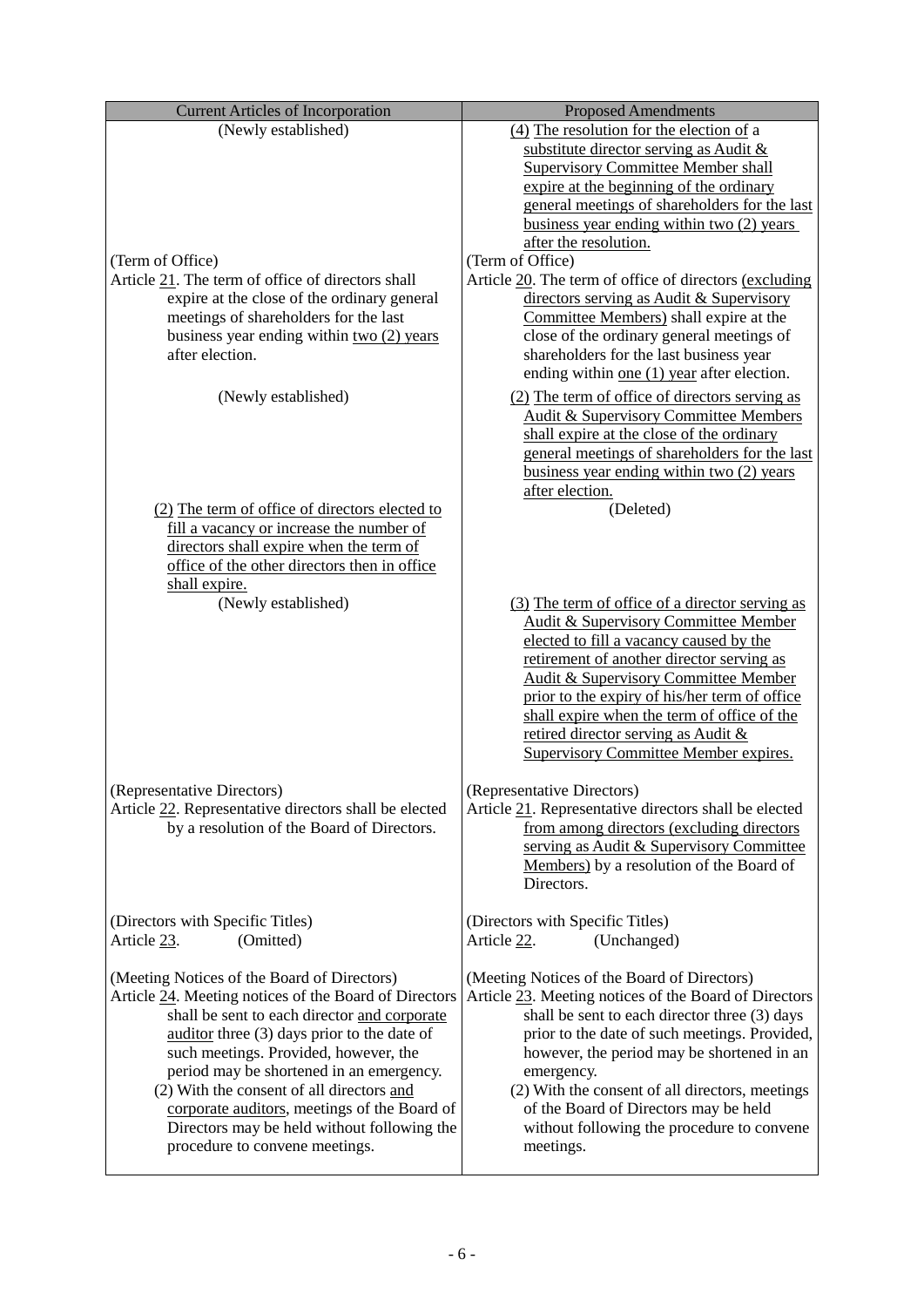| (Omission of Resolutions by the Board of Directors)<br>(Omission of Resolutions by the Board of Directors)<br>Article 25. If all directors who are entitled to vote on<br>Article 24. If a director proposes matters to be<br>proposals at meetings of the Board of<br>resolved by the Board of Directors and all<br>Directors indicate their intention to agree to<br>directors who are entitled to vote on the<br>such proposals in writing or by means of<br>applicable proposals at meetings of the<br>electromagnetic record, the resolution to<br>Board of Directors indicate their intention<br>approve the applicable proposals shall be<br>to agree to such proposals in writing or by<br>deemed to have been made at a meeting of<br>means of electromagnetic record, the<br>the Board of Directors, unless otherwise<br>resolution to approve the applicable<br>opposed by the corporate auditors.<br>proposals shall be deemed to have been<br>made at a meeting of the Board of<br>Directors.<br>(Newly established)<br>(Delegation of Decision-making on Important<br><b>Business Execution</b> )<br>Article 25. Pursuant to paragraph 6 of Article 399-13<br>of the Corporate Law, the Board of<br>Directors of the Company may pass a<br>resolution to delegate all or a part of the<br>decision-making on important business<br>execution (excluding matters specified in<br>each item of paragraph 5 of the same<br>article) to Directors.<br>(Regulations of the Board of Directors)<br>(Regulations of the Board of Directors)<br>Article 26. All matters related to the Board of<br>Article 26. All matters related to the Board of<br>Directors shall be governed by the<br>Directors shall be governed by the<br>Regulations of the Board of Directors<br>Regulations of the Board of Directors<br>determined at meetings of the Board of<br>determined by the Board of Directors other<br>than as stipulated by laws, ordinances, or<br>Directors other than as stipulated by laws,<br>these Articles of Incorporation.<br>ordinances, or these Articles of<br>Incorporation.<br>(Remuneration)<br>(Remuneration)<br>Article 27. Remuneration, bonuses, and other<br>Article 27. Remuneration, bonuses, and other<br>proprietary benefits provided by the<br>proprietary benefits (hereinafter referred to<br>as "remuneration") provided by the<br>Company as compensation for the<br>Company as compensation for the<br>execution of the duties of directors shall be<br>execution of the duties of directors shall be<br>determined by a resolution of the general<br>meetings of shareholders distinguishing<br>determined by a resolution of the general<br>meetings of shareholders.<br>between directors serving as Audit &<br><b>Supervisory Committee Members and other</b><br>directors.<br>(Exemption of Liability by Directors)<br>(Exemption of Liability by Directors)<br>Article 28.<br>Article 28. Pursuant to paragraph 1 of Article 426 of<br>(Unchanged) |
|-----------------------------------------------------------------------------------------------------------------------------------------------------------------------------------------------------------------------------------------------------------------------------------------------------------------------------------------------------------------------------------------------------------------------------------------------------------------------------------------------------------------------------------------------------------------------------------------------------------------------------------------------------------------------------------------------------------------------------------------------------------------------------------------------------------------------------------------------------------------------------------------------------------------------------------------------------------------------------------------------------------------------------------------------------------------------------------------------------------------------------------------------------------------------------------------------------------------------------------------------------------------------------------------------------------------------------------------------------------------------------------------------------------------------------------------------------------------------------------------------------------------------------------------------------------------------------------------------------------------------------------------------------------------------------------------------------------------------------------------------------------------------------------------------------------------------------------------------------------------------------------------------------------------------------------------------------------------------------------------------------------------------------------------------------------------------------------------------------------------------------------------------------------------------------------------------------------------------------------------------------------------------------------------------------------------------------------------------------------------------------------------------------------------------------------------------------------------------------------------------------------------------------------------------------------------------------------------------------------------------------------------------------------------------------------------------------------------------------------------------------------------------------------------------------------------------------------------------------------------------------------------------------------------------------------------------------------------------------------------------------|
|                                                                                                                                                                                                                                                                                                                                                                                                                                                                                                                                                                                                                                                                                                                                                                                                                                                                                                                                                                                                                                                                                                                                                                                                                                                                                                                                                                                                                                                                                                                                                                                                                                                                                                                                                                                                                                                                                                                                                                                                                                                                                                                                                                                                                                                                                                                                                                                                                                                                                                                                                                                                                                                                                                                                                                                                                                                                                                                                                                                                     |
|                                                                                                                                                                                                                                                                                                                                                                                                                                                                                                                                                                                                                                                                                                                                                                                                                                                                                                                                                                                                                                                                                                                                                                                                                                                                                                                                                                                                                                                                                                                                                                                                                                                                                                                                                                                                                                                                                                                                                                                                                                                                                                                                                                                                                                                                                                                                                                                                                                                                                                                                                                                                                                                                                                                                                                                                                                                                                                                                                                                                     |
|                                                                                                                                                                                                                                                                                                                                                                                                                                                                                                                                                                                                                                                                                                                                                                                                                                                                                                                                                                                                                                                                                                                                                                                                                                                                                                                                                                                                                                                                                                                                                                                                                                                                                                                                                                                                                                                                                                                                                                                                                                                                                                                                                                                                                                                                                                                                                                                                                                                                                                                                                                                                                                                                                                                                                                                                                                                                                                                                                                                                     |
|                                                                                                                                                                                                                                                                                                                                                                                                                                                                                                                                                                                                                                                                                                                                                                                                                                                                                                                                                                                                                                                                                                                                                                                                                                                                                                                                                                                                                                                                                                                                                                                                                                                                                                                                                                                                                                                                                                                                                                                                                                                                                                                                                                                                                                                                                                                                                                                                                                                                                                                                                                                                                                                                                                                                                                                                                                                                                                                                                                                                     |
|                                                                                                                                                                                                                                                                                                                                                                                                                                                                                                                                                                                                                                                                                                                                                                                                                                                                                                                                                                                                                                                                                                                                                                                                                                                                                                                                                                                                                                                                                                                                                                                                                                                                                                                                                                                                                                                                                                                                                                                                                                                                                                                                                                                                                                                                                                                                                                                                                                                                                                                                                                                                                                                                                                                                                                                                                                                                                                                                                                                                     |
|                                                                                                                                                                                                                                                                                                                                                                                                                                                                                                                                                                                                                                                                                                                                                                                                                                                                                                                                                                                                                                                                                                                                                                                                                                                                                                                                                                                                                                                                                                                                                                                                                                                                                                                                                                                                                                                                                                                                                                                                                                                                                                                                                                                                                                                                                                                                                                                                                                                                                                                                                                                                                                                                                                                                                                                                                                                                                                                                                                                                     |
|                                                                                                                                                                                                                                                                                                                                                                                                                                                                                                                                                                                                                                                                                                                                                                                                                                                                                                                                                                                                                                                                                                                                                                                                                                                                                                                                                                                                                                                                                                                                                                                                                                                                                                                                                                                                                                                                                                                                                                                                                                                                                                                                                                                                                                                                                                                                                                                                                                                                                                                                                                                                                                                                                                                                                                                                                                                                                                                                                                                                     |
|                                                                                                                                                                                                                                                                                                                                                                                                                                                                                                                                                                                                                                                                                                                                                                                                                                                                                                                                                                                                                                                                                                                                                                                                                                                                                                                                                                                                                                                                                                                                                                                                                                                                                                                                                                                                                                                                                                                                                                                                                                                                                                                                                                                                                                                                                                                                                                                                                                                                                                                                                                                                                                                                                                                                                                                                                                                                                                                                                                                                     |
|                                                                                                                                                                                                                                                                                                                                                                                                                                                                                                                                                                                                                                                                                                                                                                                                                                                                                                                                                                                                                                                                                                                                                                                                                                                                                                                                                                                                                                                                                                                                                                                                                                                                                                                                                                                                                                                                                                                                                                                                                                                                                                                                                                                                                                                                                                                                                                                                                                                                                                                                                                                                                                                                                                                                                                                                                                                                                                                                                                                                     |
|                                                                                                                                                                                                                                                                                                                                                                                                                                                                                                                                                                                                                                                                                                                                                                                                                                                                                                                                                                                                                                                                                                                                                                                                                                                                                                                                                                                                                                                                                                                                                                                                                                                                                                                                                                                                                                                                                                                                                                                                                                                                                                                                                                                                                                                                                                                                                                                                                                                                                                                                                                                                                                                                                                                                                                                                                                                                                                                                                                                                     |
|                                                                                                                                                                                                                                                                                                                                                                                                                                                                                                                                                                                                                                                                                                                                                                                                                                                                                                                                                                                                                                                                                                                                                                                                                                                                                                                                                                                                                                                                                                                                                                                                                                                                                                                                                                                                                                                                                                                                                                                                                                                                                                                                                                                                                                                                                                                                                                                                                                                                                                                                                                                                                                                                                                                                                                                                                                                                                                                                                                                                     |
|                                                                                                                                                                                                                                                                                                                                                                                                                                                                                                                                                                                                                                                                                                                                                                                                                                                                                                                                                                                                                                                                                                                                                                                                                                                                                                                                                                                                                                                                                                                                                                                                                                                                                                                                                                                                                                                                                                                                                                                                                                                                                                                                                                                                                                                                                                                                                                                                                                                                                                                                                                                                                                                                                                                                                                                                                                                                                                                                                                                                     |
|                                                                                                                                                                                                                                                                                                                                                                                                                                                                                                                                                                                                                                                                                                                                                                                                                                                                                                                                                                                                                                                                                                                                                                                                                                                                                                                                                                                                                                                                                                                                                                                                                                                                                                                                                                                                                                                                                                                                                                                                                                                                                                                                                                                                                                                                                                                                                                                                                                                                                                                                                                                                                                                                                                                                                                                                                                                                                                                                                                                                     |
|                                                                                                                                                                                                                                                                                                                                                                                                                                                                                                                                                                                                                                                                                                                                                                                                                                                                                                                                                                                                                                                                                                                                                                                                                                                                                                                                                                                                                                                                                                                                                                                                                                                                                                                                                                                                                                                                                                                                                                                                                                                                                                                                                                                                                                                                                                                                                                                                                                                                                                                                                                                                                                                                                                                                                                                                                                                                                                                                                                                                     |
|                                                                                                                                                                                                                                                                                                                                                                                                                                                                                                                                                                                                                                                                                                                                                                                                                                                                                                                                                                                                                                                                                                                                                                                                                                                                                                                                                                                                                                                                                                                                                                                                                                                                                                                                                                                                                                                                                                                                                                                                                                                                                                                                                                                                                                                                                                                                                                                                                                                                                                                                                                                                                                                                                                                                                                                                                                                                                                                                                                                                     |
|                                                                                                                                                                                                                                                                                                                                                                                                                                                                                                                                                                                                                                                                                                                                                                                                                                                                                                                                                                                                                                                                                                                                                                                                                                                                                                                                                                                                                                                                                                                                                                                                                                                                                                                                                                                                                                                                                                                                                                                                                                                                                                                                                                                                                                                                                                                                                                                                                                                                                                                                                                                                                                                                                                                                                                                                                                                                                                                                                                                                     |
|                                                                                                                                                                                                                                                                                                                                                                                                                                                                                                                                                                                                                                                                                                                                                                                                                                                                                                                                                                                                                                                                                                                                                                                                                                                                                                                                                                                                                                                                                                                                                                                                                                                                                                                                                                                                                                                                                                                                                                                                                                                                                                                                                                                                                                                                                                                                                                                                                                                                                                                                                                                                                                                                                                                                                                                                                                                                                                                                                                                                     |
|                                                                                                                                                                                                                                                                                                                                                                                                                                                                                                                                                                                                                                                                                                                                                                                                                                                                                                                                                                                                                                                                                                                                                                                                                                                                                                                                                                                                                                                                                                                                                                                                                                                                                                                                                                                                                                                                                                                                                                                                                                                                                                                                                                                                                                                                                                                                                                                                                                                                                                                                                                                                                                                                                                                                                                                                                                                                                                                                                                                                     |
|                                                                                                                                                                                                                                                                                                                                                                                                                                                                                                                                                                                                                                                                                                                                                                                                                                                                                                                                                                                                                                                                                                                                                                                                                                                                                                                                                                                                                                                                                                                                                                                                                                                                                                                                                                                                                                                                                                                                                                                                                                                                                                                                                                                                                                                                                                                                                                                                                                                                                                                                                                                                                                                                                                                                                                                                                                                                                                                                                                                                     |
|                                                                                                                                                                                                                                                                                                                                                                                                                                                                                                                                                                                                                                                                                                                                                                                                                                                                                                                                                                                                                                                                                                                                                                                                                                                                                                                                                                                                                                                                                                                                                                                                                                                                                                                                                                                                                                                                                                                                                                                                                                                                                                                                                                                                                                                                                                                                                                                                                                                                                                                                                                                                                                                                                                                                                                                                                                                                                                                                                                                                     |
|                                                                                                                                                                                                                                                                                                                                                                                                                                                                                                                                                                                                                                                                                                                                                                                                                                                                                                                                                                                                                                                                                                                                                                                                                                                                                                                                                                                                                                                                                                                                                                                                                                                                                                                                                                                                                                                                                                                                                                                                                                                                                                                                                                                                                                                                                                                                                                                                                                                                                                                                                                                                                                                                                                                                                                                                                                                                                                                                                                                                     |
|                                                                                                                                                                                                                                                                                                                                                                                                                                                                                                                                                                                                                                                                                                                                                                                                                                                                                                                                                                                                                                                                                                                                                                                                                                                                                                                                                                                                                                                                                                                                                                                                                                                                                                                                                                                                                                                                                                                                                                                                                                                                                                                                                                                                                                                                                                                                                                                                                                                                                                                                                                                                                                                                                                                                                                                                                                                                                                                                                                                                     |
|                                                                                                                                                                                                                                                                                                                                                                                                                                                                                                                                                                                                                                                                                                                                                                                                                                                                                                                                                                                                                                                                                                                                                                                                                                                                                                                                                                                                                                                                                                                                                                                                                                                                                                                                                                                                                                                                                                                                                                                                                                                                                                                                                                                                                                                                                                                                                                                                                                                                                                                                                                                                                                                                                                                                                                                                                                                                                                                                                                                                     |
|                                                                                                                                                                                                                                                                                                                                                                                                                                                                                                                                                                                                                                                                                                                                                                                                                                                                                                                                                                                                                                                                                                                                                                                                                                                                                                                                                                                                                                                                                                                                                                                                                                                                                                                                                                                                                                                                                                                                                                                                                                                                                                                                                                                                                                                                                                                                                                                                                                                                                                                                                                                                                                                                                                                                                                                                                                                                                                                                                                                                     |
|                                                                                                                                                                                                                                                                                                                                                                                                                                                                                                                                                                                                                                                                                                                                                                                                                                                                                                                                                                                                                                                                                                                                                                                                                                                                                                                                                                                                                                                                                                                                                                                                                                                                                                                                                                                                                                                                                                                                                                                                                                                                                                                                                                                                                                                                                                                                                                                                                                                                                                                                                                                                                                                                                                                                                                                                                                                                                                                                                                                                     |
|                                                                                                                                                                                                                                                                                                                                                                                                                                                                                                                                                                                                                                                                                                                                                                                                                                                                                                                                                                                                                                                                                                                                                                                                                                                                                                                                                                                                                                                                                                                                                                                                                                                                                                                                                                                                                                                                                                                                                                                                                                                                                                                                                                                                                                                                                                                                                                                                                                                                                                                                                                                                                                                                                                                                                                                                                                                                                                                                                                                                     |
|                                                                                                                                                                                                                                                                                                                                                                                                                                                                                                                                                                                                                                                                                                                                                                                                                                                                                                                                                                                                                                                                                                                                                                                                                                                                                                                                                                                                                                                                                                                                                                                                                                                                                                                                                                                                                                                                                                                                                                                                                                                                                                                                                                                                                                                                                                                                                                                                                                                                                                                                                                                                                                                                                                                                                                                                                                                                                                                                                                                                     |
|                                                                                                                                                                                                                                                                                                                                                                                                                                                                                                                                                                                                                                                                                                                                                                                                                                                                                                                                                                                                                                                                                                                                                                                                                                                                                                                                                                                                                                                                                                                                                                                                                                                                                                                                                                                                                                                                                                                                                                                                                                                                                                                                                                                                                                                                                                                                                                                                                                                                                                                                                                                                                                                                                                                                                                                                                                                                                                                                                                                                     |
|                                                                                                                                                                                                                                                                                                                                                                                                                                                                                                                                                                                                                                                                                                                                                                                                                                                                                                                                                                                                                                                                                                                                                                                                                                                                                                                                                                                                                                                                                                                                                                                                                                                                                                                                                                                                                                                                                                                                                                                                                                                                                                                                                                                                                                                                                                                                                                                                                                                                                                                                                                                                                                                                                                                                                                                                                                                                                                                                                                                                     |
|                                                                                                                                                                                                                                                                                                                                                                                                                                                                                                                                                                                                                                                                                                                                                                                                                                                                                                                                                                                                                                                                                                                                                                                                                                                                                                                                                                                                                                                                                                                                                                                                                                                                                                                                                                                                                                                                                                                                                                                                                                                                                                                                                                                                                                                                                                                                                                                                                                                                                                                                                                                                                                                                                                                                                                                                                                                                                                                                                                                                     |
|                                                                                                                                                                                                                                                                                                                                                                                                                                                                                                                                                                                                                                                                                                                                                                                                                                                                                                                                                                                                                                                                                                                                                                                                                                                                                                                                                                                                                                                                                                                                                                                                                                                                                                                                                                                                                                                                                                                                                                                                                                                                                                                                                                                                                                                                                                                                                                                                                                                                                                                                                                                                                                                                                                                                                                                                                                                                                                                                                                                                     |
|                                                                                                                                                                                                                                                                                                                                                                                                                                                                                                                                                                                                                                                                                                                                                                                                                                                                                                                                                                                                                                                                                                                                                                                                                                                                                                                                                                                                                                                                                                                                                                                                                                                                                                                                                                                                                                                                                                                                                                                                                                                                                                                                                                                                                                                                                                                                                                                                                                                                                                                                                                                                                                                                                                                                                                                                                                                                                                                                                                                                     |
|                                                                                                                                                                                                                                                                                                                                                                                                                                                                                                                                                                                                                                                                                                                                                                                                                                                                                                                                                                                                                                                                                                                                                                                                                                                                                                                                                                                                                                                                                                                                                                                                                                                                                                                                                                                                                                                                                                                                                                                                                                                                                                                                                                                                                                                                                                                                                                                                                                                                                                                                                                                                                                                                                                                                                                                                                                                                                                                                                                                                     |
|                                                                                                                                                                                                                                                                                                                                                                                                                                                                                                                                                                                                                                                                                                                                                                                                                                                                                                                                                                                                                                                                                                                                                                                                                                                                                                                                                                                                                                                                                                                                                                                                                                                                                                                                                                                                                                                                                                                                                                                                                                                                                                                                                                                                                                                                                                                                                                                                                                                                                                                                                                                                                                                                                                                                                                                                                                                                                                                                                                                                     |
|                                                                                                                                                                                                                                                                                                                                                                                                                                                                                                                                                                                                                                                                                                                                                                                                                                                                                                                                                                                                                                                                                                                                                                                                                                                                                                                                                                                                                                                                                                                                                                                                                                                                                                                                                                                                                                                                                                                                                                                                                                                                                                                                                                                                                                                                                                                                                                                                                                                                                                                                                                                                                                                                                                                                                                                                                                                                                                                                                                                                     |
|                                                                                                                                                                                                                                                                                                                                                                                                                                                                                                                                                                                                                                                                                                                                                                                                                                                                                                                                                                                                                                                                                                                                                                                                                                                                                                                                                                                                                                                                                                                                                                                                                                                                                                                                                                                                                                                                                                                                                                                                                                                                                                                                                                                                                                                                                                                                                                                                                                                                                                                                                                                                                                                                                                                                                                                                                                                                                                                                                                                                     |
|                                                                                                                                                                                                                                                                                                                                                                                                                                                                                                                                                                                                                                                                                                                                                                                                                                                                                                                                                                                                                                                                                                                                                                                                                                                                                                                                                                                                                                                                                                                                                                                                                                                                                                                                                                                                                                                                                                                                                                                                                                                                                                                                                                                                                                                                                                                                                                                                                                                                                                                                                                                                                                                                                                                                                                                                                                                                                                                                                                                                     |
|                                                                                                                                                                                                                                                                                                                                                                                                                                                                                                                                                                                                                                                                                                                                                                                                                                                                                                                                                                                                                                                                                                                                                                                                                                                                                                                                                                                                                                                                                                                                                                                                                                                                                                                                                                                                                                                                                                                                                                                                                                                                                                                                                                                                                                                                                                                                                                                                                                                                                                                                                                                                                                                                                                                                                                                                                                                                                                                                                                                                     |
|                                                                                                                                                                                                                                                                                                                                                                                                                                                                                                                                                                                                                                                                                                                                                                                                                                                                                                                                                                                                                                                                                                                                                                                                                                                                                                                                                                                                                                                                                                                                                                                                                                                                                                                                                                                                                                                                                                                                                                                                                                                                                                                                                                                                                                                                                                                                                                                                                                                                                                                                                                                                                                                                                                                                                                                                                                                                                                                                                                                                     |
|                                                                                                                                                                                                                                                                                                                                                                                                                                                                                                                                                                                                                                                                                                                                                                                                                                                                                                                                                                                                                                                                                                                                                                                                                                                                                                                                                                                                                                                                                                                                                                                                                                                                                                                                                                                                                                                                                                                                                                                                                                                                                                                                                                                                                                                                                                                                                                                                                                                                                                                                                                                                                                                                                                                                                                                                                                                                                                                                                                                                     |
|                                                                                                                                                                                                                                                                                                                                                                                                                                                                                                                                                                                                                                                                                                                                                                                                                                                                                                                                                                                                                                                                                                                                                                                                                                                                                                                                                                                                                                                                                                                                                                                                                                                                                                                                                                                                                                                                                                                                                                                                                                                                                                                                                                                                                                                                                                                                                                                                                                                                                                                                                                                                                                                                                                                                                                                                                                                                                                                                                                                                     |
|                                                                                                                                                                                                                                                                                                                                                                                                                                                                                                                                                                                                                                                                                                                                                                                                                                                                                                                                                                                                                                                                                                                                                                                                                                                                                                                                                                                                                                                                                                                                                                                                                                                                                                                                                                                                                                                                                                                                                                                                                                                                                                                                                                                                                                                                                                                                                                                                                                                                                                                                                                                                                                                                                                                                                                                                                                                                                                                                                                                                     |
|                                                                                                                                                                                                                                                                                                                                                                                                                                                                                                                                                                                                                                                                                                                                                                                                                                                                                                                                                                                                                                                                                                                                                                                                                                                                                                                                                                                                                                                                                                                                                                                                                                                                                                                                                                                                                                                                                                                                                                                                                                                                                                                                                                                                                                                                                                                                                                                                                                                                                                                                                                                                                                                                                                                                                                                                                                                                                                                                                                                                     |
|                                                                                                                                                                                                                                                                                                                                                                                                                                                                                                                                                                                                                                                                                                                                                                                                                                                                                                                                                                                                                                                                                                                                                                                                                                                                                                                                                                                                                                                                                                                                                                                                                                                                                                                                                                                                                                                                                                                                                                                                                                                                                                                                                                                                                                                                                                                                                                                                                                                                                                                                                                                                                                                                                                                                                                                                                                                                                                                                                                                                     |
| the Corporate Law, the Board of Directors                                                                                                                                                                                                                                                                                                                                                                                                                                                                                                                                                                                                                                                                                                                                                                                                                                                                                                                                                                                                                                                                                                                                                                                                                                                                                                                                                                                                                                                                                                                                                                                                                                                                                                                                                                                                                                                                                                                                                                                                                                                                                                                                                                                                                                                                                                                                                                                                                                                                                                                                                                                                                                                                                                                                                                                                                                                                                                                                                           |
| of the Company may pass a resolution to<br>exempt directors (including former                                                                                                                                                                                                                                                                                                                                                                                                                                                                                                                                                                                                                                                                                                                                                                                                                                                                                                                                                                                                                                                                                                                                                                                                                                                                                                                                                                                                                                                                                                                                                                                                                                                                                                                                                                                                                                                                                                                                                                                                                                                                                                                                                                                                                                                                                                                                                                                                                                                                                                                                                                                                                                                                                                                                                                                                                                                                                                                       |
| directors) from liability for any damage that                                                                                                                                                                                                                                                                                                                                                                                                                                                                                                                                                                                                                                                                                                                                                                                                                                                                                                                                                                                                                                                                                                                                                                                                                                                                                                                                                                                                                                                                                                                                                                                                                                                                                                                                                                                                                                                                                                                                                                                                                                                                                                                                                                                                                                                                                                                                                                                                                                                                                                                                                                                                                                                                                                                                                                                                                                                                                                                                                       |
| may result from failure to execute their                                                                                                                                                                                                                                                                                                                                                                                                                                                                                                                                                                                                                                                                                                                                                                                                                                                                                                                                                                                                                                                                                                                                                                                                                                                                                                                                                                                                                                                                                                                                                                                                                                                                                                                                                                                                                                                                                                                                                                                                                                                                                                                                                                                                                                                                                                                                                                                                                                                                                                                                                                                                                                                                                                                                                                                                                                                                                                                                                            |
|                                                                                                                                                                                                                                                                                                                                                                                                                                                                                                                                                                                                                                                                                                                                                                                                                                                                                                                                                                                                                                                                                                                                                                                                                                                                                                                                                                                                                                                                                                                                                                                                                                                                                                                                                                                                                                                                                                                                                                                                                                                                                                                                                                                                                                                                                                                                                                                                                                                                                                                                                                                                                                                                                                                                                                                                                                                                                                                                                                                                     |
| duties to the extent required by laws and                                                                                                                                                                                                                                                                                                                                                                                                                                                                                                                                                                                                                                                                                                                                                                                                                                                                                                                                                                                                                                                                                                                                                                                                                                                                                                                                                                                                                                                                                                                                                                                                                                                                                                                                                                                                                                                                                                                                                                                                                                                                                                                                                                                                                                                                                                                                                                                                                                                                                                                                                                                                                                                                                                                                                                                                                                                                                                                                                           |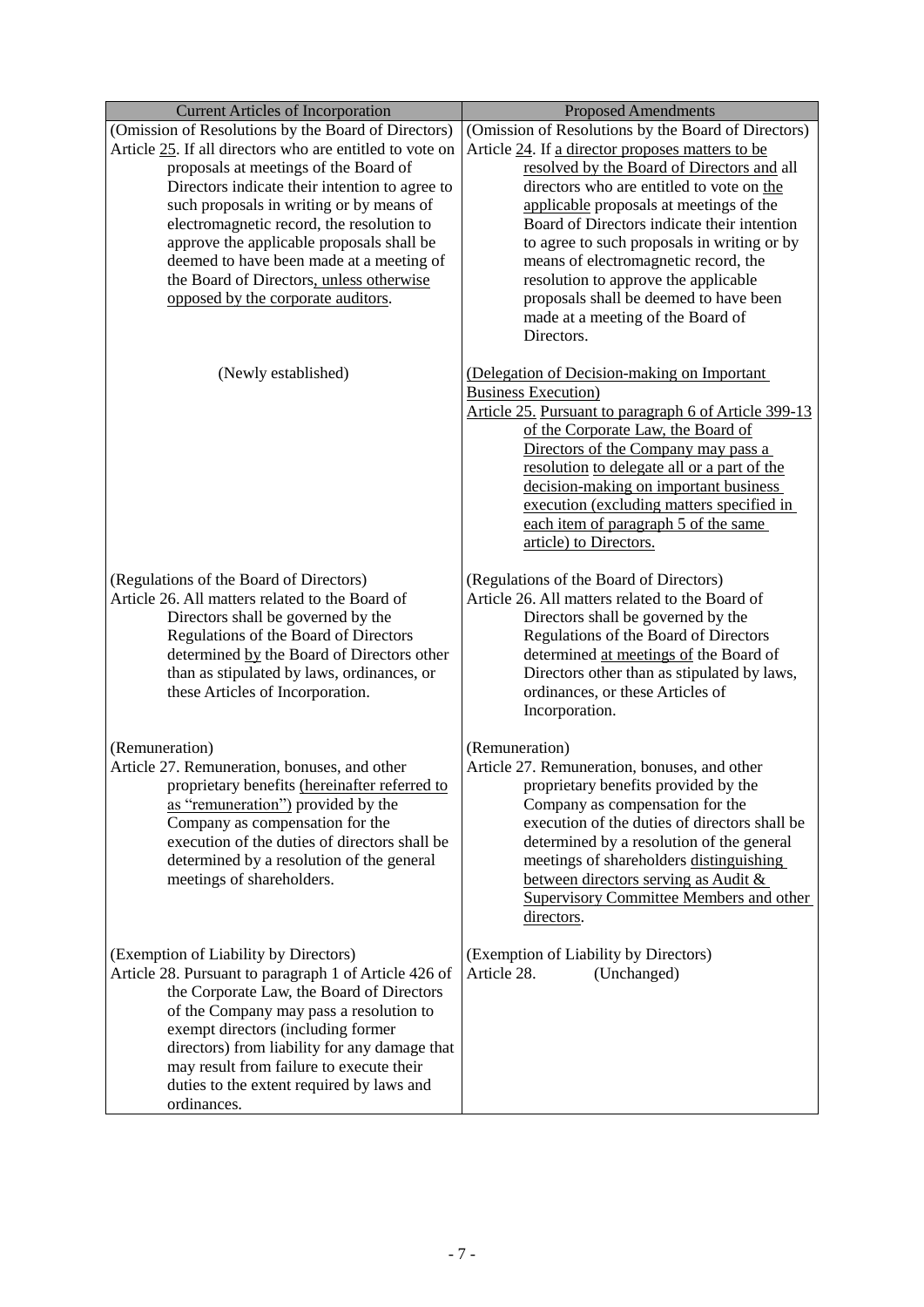| <b>Current Articles of Incorporation</b>                                                                                                                                                                                                                                                                                                                  | <b>Proposed Amendments</b>                                                                                                                                                                                                                                                                                                                                                                                                                                                                                                                  |  |
|-----------------------------------------------------------------------------------------------------------------------------------------------------------------------------------------------------------------------------------------------------------------------------------------------------------------------------------------------------------|---------------------------------------------------------------------------------------------------------------------------------------------------------------------------------------------------------------------------------------------------------------------------------------------------------------------------------------------------------------------------------------------------------------------------------------------------------------------------------------------------------------------------------------------|--|
| (2) Pursuant to paragraph 1 of Article 427 of<br>the Corporate Law, the Company may enter<br>into agreements with outside directors that<br>limit their liability for any damage that may<br>result from failure to execute their duties to<br>the amount of the minimum liability set<br>forth under paragraph 1 of Article 425 of<br>the Corporate Law. | (2) Pursuant to paragraph 1 of Article 427 of<br>the Corporate Law, the Company may enter<br>into agreements with directors (excluding<br>executive directors, etc.) that limit their<br>liability for any damage that may result<br>from failure to execute their duties to the<br>amount of the minimum liability set forth<br>under paragraph 1 of Article 425 of the<br>Corporate Law.                                                                                                                                                  |  |
| Corporate Auditors and Board of<br>Chapter $5$<br><b>Corporate Auditors</b>                                                                                                                                                                                                                                                                               | (Deleted)                                                                                                                                                                                                                                                                                                                                                                                                                                                                                                                                   |  |
| Articles 30.-37.<br>(Omitted)                                                                                                                                                                                                                                                                                                                             | (Deleted)                                                                                                                                                                                                                                                                                                                                                                                                                                                                                                                                   |  |
| (Newly established)                                                                                                                                                                                                                                                                                                                                       | Chapter 5 Audit & Supervisory Committee                                                                                                                                                                                                                                                                                                                                                                                                                                                                                                     |  |
| (Newly established)                                                                                                                                                                                                                                                                                                                                       | (Full-time Audit & Supervisory Committee)<br>Members)<br>Article 30. The Audit & Supervisory Committee<br>may appoint full-time Audit & Supervisory<br>Committee Members by resolution.                                                                                                                                                                                                                                                                                                                                                     |  |
| (Newly established)                                                                                                                                                                                                                                                                                                                                       | (Meeting Notices of the Audit & Supervisory<br>Committee)<br>Article 31. Meeting notices of the Audit &<br>Supervisory Committee shall be sent to<br>each Audit & Supervisory Committee<br>Member three (3) days prior to the date of<br>such meetings. Provided, however, that<br>such period may be shortened in an<br>emergency.<br>(2) With the consent of all Audit &<br><b>Supervisory Committee Members, meetings</b><br>of the Audit & Supervisory Committee may<br>be held without following the procedure to<br>convene meetings. |  |
| (Newly established)                                                                                                                                                                                                                                                                                                                                       | (Regulations of the Audit & Supervisory Committee)<br>Article 32. All matters related to the Audit &<br>Supervisory Committee shall be governed<br>by the Regulations of the Audit $\&$<br>Supervisory Committee determined by the<br>Audit & Supervisory Committee other than<br>the laws, ordinances, or these Articles of<br>Incorporation.                                                                                                                                                                                              |  |
| Chapter 6<br>Accounting                                                                                                                                                                                                                                                                                                                                   | Chapter 6 Accounting                                                                                                                                                                                                                                                                                                                                                                                                                                                                                                                        |  |
| (Financial Year)<br>Article 38.<br>(Omitted)                                                                                                                                                                                                                                                                                                              | (Financial Year)<br>Article 33.<br>(Unchanged)                                                                                                                                                                                                                                                                                                                                                                                                                                                                                              |  |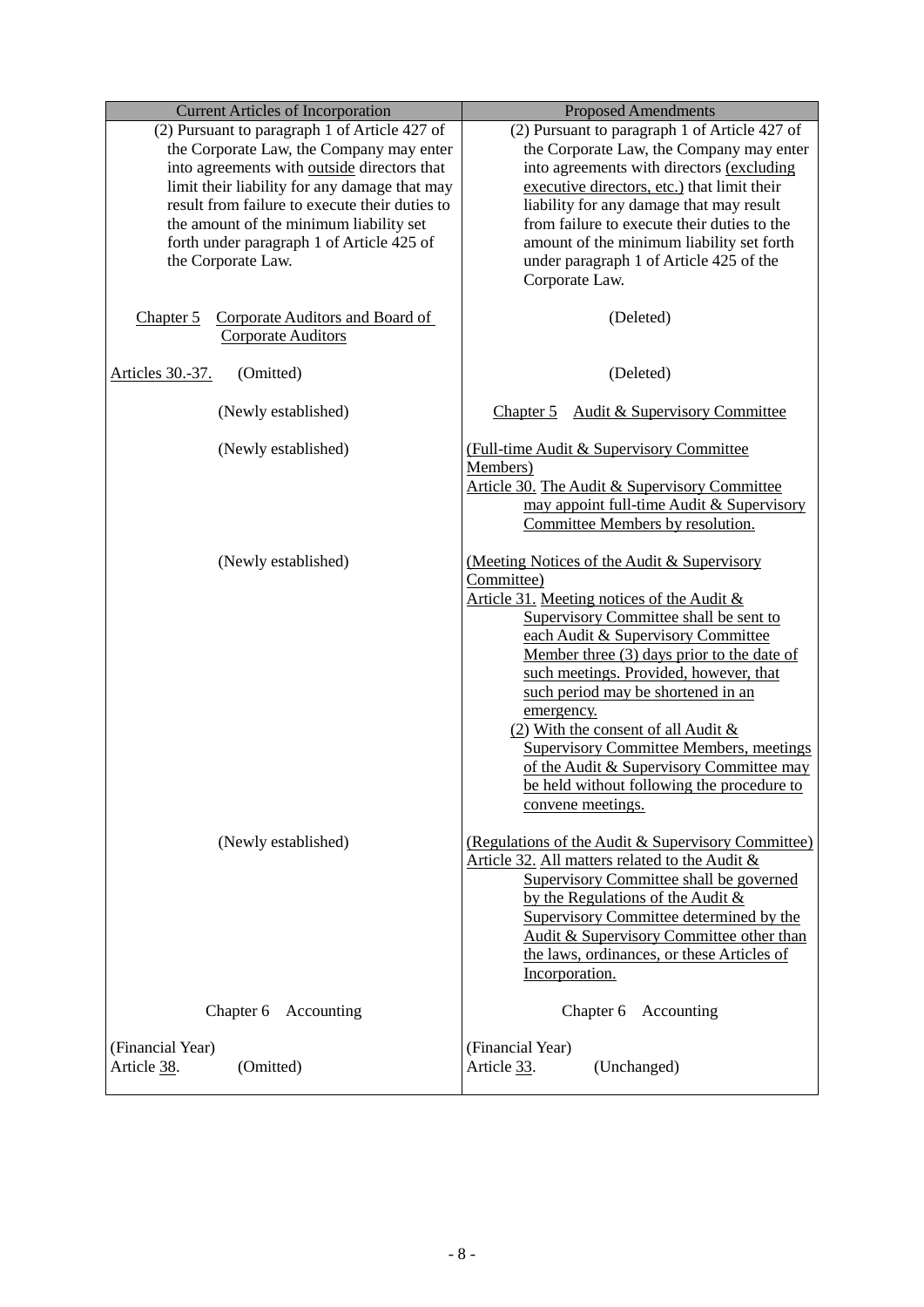| <b>Current Articles of Incorporation</b>                                                                                                                                                                                                                                                                                                                   | <b>Proposed Amendments</b>                                                                                                                                                                                                                                                                                                                                                                                                                                                                                                   |
|------------------------------------------------------------------------------------------------------------------------------------------------------------------------------------------------------------------------------------------------------------------------------------------------------------------------------------------------------------|------------------------------------------------------------------------------------------------------------------------------------------------------------------------------------------------------------------------------------------------------------------------------------------------------------------------------------------------------------------------------------------------------------------------------------------------------------------------------------------------------------------------------|
| (Distribution of Retained Earnings)                                                                                                                                                                                                                                                                                                                        | (Deleted)                                                                                                                                                                                                                                                                                                                                                                                                                                                                                                                    |
| Article 39. Dividends from retained earnings shall be<br>distributed to shareholders or registered<br>share pledgees as specified or recorded in<br>the final register of shareholders as of<br>October 31 of every year.                                                                                                                                  |                                                                                                                                                                                                                                                                                                                                                                                                                                                                                                                              |
| (Interim Dividends)<br>Article 40. The Company may distribute dividends<br>from retained earnings as set forth in<br>paragraph 5 of Article 454 of the Corporate<br>Law (referred as the "Interim Dividends")<br>to shareholders or registered share pledgees<br>as specified or recorded in the register of<br>shareholders as of April 30 of every year. | (Deleted)                                                                                                                                                                                                                                                                                                                                                                                                                                                                                                                    |
| (Newly established)                                                                                                                                                                                                                                                                                                                                        | (Decision-making Body for Distribution of Retained<br>Earnings, etc.)<br>Article 34. Unless otherwise provided by laws and<br>ordinances, the matters specified in each<br>item of paragraph 1 of Article 459 of the<br>Corporate Law, including distribution of<br>retained earnings, etc., may be determined<br>by resolution of the Board of Directors of<br>the Company.                                                                                                                                                 |
| (Newly established)                                                                                                                                                                                                                                                                                                                                        | (Record Date for Distribution of Retained Earnings)<br>Article 35. The record date for the year-end<br>dividends of the Company shall be October<br>31 of every year.                                                                                                                                                                                                                                                                                                                                                        |
| (Newly established)                                                                                                                                                                                                                                                                                                                                        | (2) The record date for the interim dividends<br>of the Company shall be April 30 of every<br>year.                                                                                                                                                                                                                                                                                                                                                                                                                          |
| (Newly established)                                                                                                                                                                                                                                                                                                                                        | $(3)$ In addition to the provisions of the<br>foregoing two (2) paragraphs, the Company<br>may distribute dividends from retained<br>earnings by specifying any other record<br>date.                                                                                                                                                                                                                                                                                                                                        |
| (Annulment Term of Dividends)<br>Article 41. (Omitted)                                                                                                                                                                                                                                                                                                     | (Annulment Term of Dividends, etc.)<br>(Unchanged)<br>Article 36.                                                                                                                                                                                                                                                                                                                                                                                                                                                            |
| (Newly established)                                                                                                                                                                                                                                                                                                                                        | <b>Supplementary Provisions</b><br>With respect to any acts performed prior to the<br>conclusion of the 87th ordinary general meeting of<br>shareholders, the Board of Directors of the Company<br>may, pursuant to the provisions of paragraph 1 of<br>Article 426 of the Corporate Law, pass a resolution<br>to exempt corporate auditors (including former<br>corporate auditors) from liability for any damage<br>that may result from failure to execute their duties to<br>the extent required by laws and ordinances. |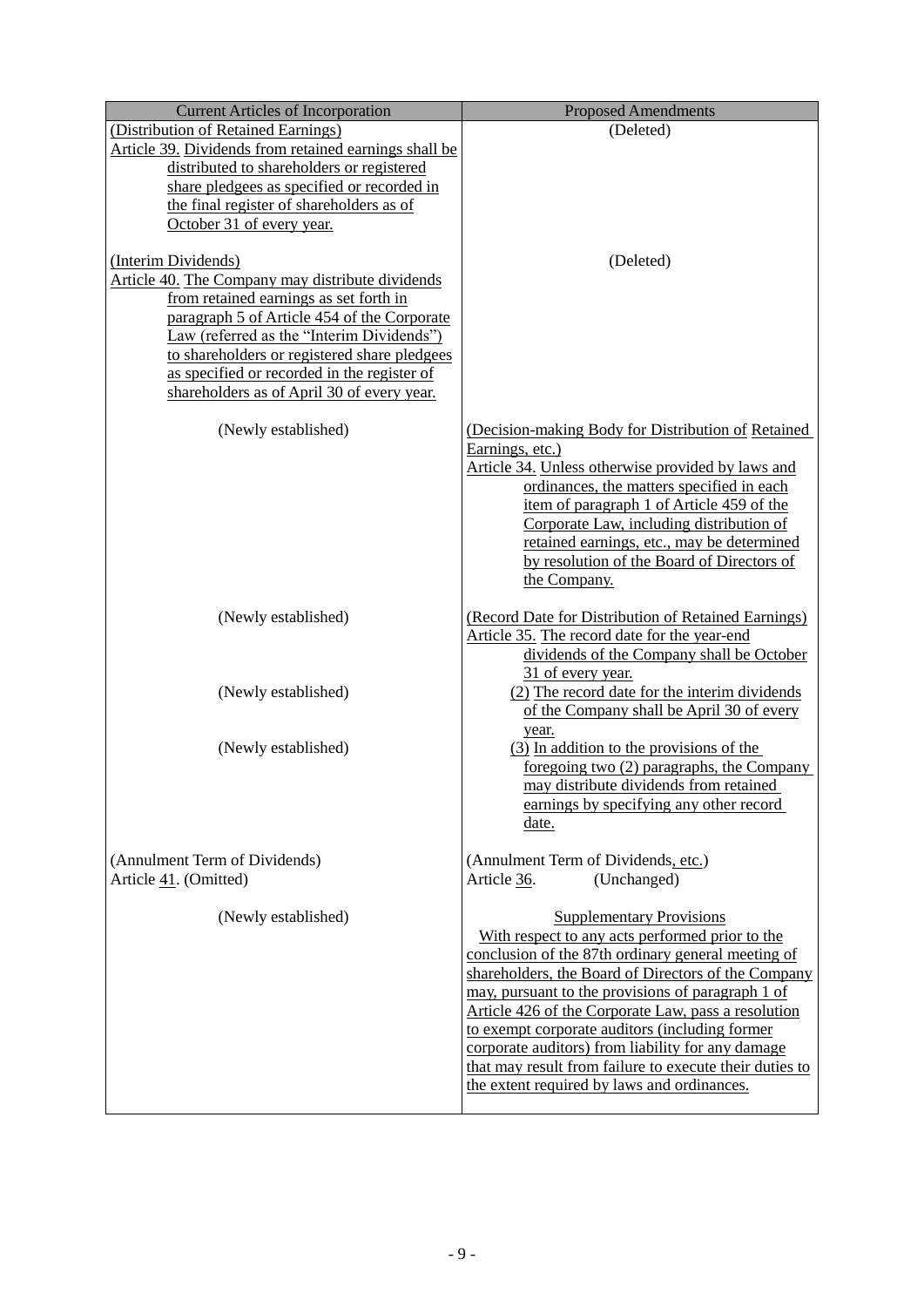## **Proposal 3: Election of Ten Directors (excluding Directors serving as Audit & Supervisory Committee Members)**

The Company is to shift to a company with Audit & Supervisory Committee, subject to the approval of Proposal 2: Partial Amendments to the Articles of Incorporation. In line with this, the term of office of the current eleven Directors will expire at the conclusion of this Annual Shareholders Meeting. Accordingly, the election of ten Directors (excluding Directors serving as Audit & Supervisory Committee Members; hereinafter the same shall apply in this proposal) is proposed.

The resolution of this proposal shall become effective on the condition that Proposal 2: Partial Amendments to the Articles of Incorporation is approved as proposed and the amendments to the Articles of Incorporation become effective as a result of the resolution of Proposal 2.

The candidates for Directors are as follows:

|                |                                                                                                                                                                     |               |                                                                                                                       | Number of     |  |  |
|----------------|---------------------------------------------------------------------------------------------------------------------------------------------------------------------|---------------|-----------------------------------------------------------------------------------------------------------------------|---------------|--|--|
| No.            | Name                                                                                                                                                                |               | Past experience, positions                                                                                            | shares of the |  |  |
|                | (Date of birth)                                                                                                                                                     |               | and responsibilities                                                                                                  | Company       |  |  |
|                |                                                                                                                                                                     |               |                                                                                                                       | held          |  |  |
|                |                                                                                                                                                                     | April 1979    | Joined the Company                                                                                                    |               |  |  |
|                |                                                                                                                                                                     | April 2003    | General Manager, Industrial Machinery Sales Dept.,                                                                    |               |  |  |
|                |                                                                                                                                                                     |               | Machinery & Equipment Div.                                                                                            |               |  |  |
|                |                                                                                                                                                                     | January 2007  | Director                                                                                                              |               |  |  |
|                | Hitoshi Yamamoto                                                                                                                                                    |               | Deputy General Manager, Machinery & Equipment                                                                         |               |  |  |
|                | (July 20, 1955)                                                                                                                                                     |               | Div. (in charge of Industrial Machinery Sales Dept.)                                                                  | 24,584        |  |  |
|                | <reappointment></reappointment>                                                                                                                                     | January 2009  | <b>Managing Director</b>                                                                                              |               |  |  |
|                |                                                                                                                                                                     |               | General Manager, Machinery & Equipment Div.                                                                           |               |  |  |
| $\mathbf{1}$   |                                                                                                                                                                     | January 2013  | Senior Managing Director                                                                                              |               |  |  |
|                |                                                                                                                                                                     |               | General Manager, Chemical Product Div.                                                                                |               |  |  |
|                |                                                                                                                                                                     | January 2015  | President (current position)                                                                                          |               |  |  |
|                | (Reasons for selecting the candidate for Director)                                                                                                                  |               |                                                                                                                       |               |  |  |
|                |                                                                                                                                                                     |               | Mr. Hitoshi Yamamoto has abundant operational knowledge and experience on the Company's overall business with         |               |  |  |
|                |                                                                                                                                                                     |               | focus on the machinery and equipment business and chemical products business. Since assuming office as                |               |  |  |
|                |                                                                                                                                                                     |               | Representative Director in January 2015, he has duly performed his duties as a senior executive officer of the Group. |               |  |  |
|                | Therefore, the Company believes that he is qualified as a Director of the Company and reappoints him as a candidate for                                             |               |                                                                                                                       |               |  |  |
|                | Director.                                                                                                                                                           |               |                                                                                                                       |               |  |  |
|                |                                                                                                                                                                     | November 1975 | Joined the Company                                                                                                    |               |  |  |
|                | Yoshito Honma<br>(October 2, 1952)<br><reappointment></reappointment>                                                                                               | January 2005  | General Manager, Environmental Equipment Sales                                                                        |               |  |  |
|                |                                                                                                                                                                     |               | Dept., Machinery & Equipment Div.                                                                                     |               |  |  |
|                |                                                                                                                                                                     | April 2008    | General Manager, Osaka Branch Office                                                                                  |               |  |  |
|                |                                                                                                                                                                     | January 2009  | Director                                                                                                              |               |  |  |
|                |                                                                                                                                                                     | January 2011  | President, Tomoe Machinery Service Co., Ltd.                                                                          | 21,895        |  |  |
|                |                                                                                                                                                                     | January 2013  | Managing Director of the Company (current                                                                             |               |  |  |
| $\overline{2}$ |                                                                                                                                                                     |               | position)                                                                                                             |               |  |  |
|                |                                                                                                                                                                     |               | General Manager, Machinery & Equipment Div.                                                                           |               |  |  |
|                |                                                                                                                                                                     |               | (current position)                                                                                                    |               |  |  |
|                | (Reasons for selecting the candidate for Director)                                                                                                                  |               |                                                                                                                       |               |  |  |
|                | Mr. Yoshito Honma has abundant operational knowledge and experience on the Company's overall business with focus                                                    |               |                                                                                                                       |               |  |  |
|                | on the machinery and equipment business. Since assuming office as a Director in January 2009, he has duly performed                                                 |               |                                                                                                                       |               |  |  |
|                |                                                                                                                                                                     |               |                                                                                                                       |               |  |  |
|                |                                                                                                                                                                     |               |                                                                                                                       |               |  |  |
|                | duties in general as Director. Therefore, the Company believes that he is qualified as a Director of the Company and<br>reappoints him as a candidate for Director. |               |                                                                                                                       |               |  |  |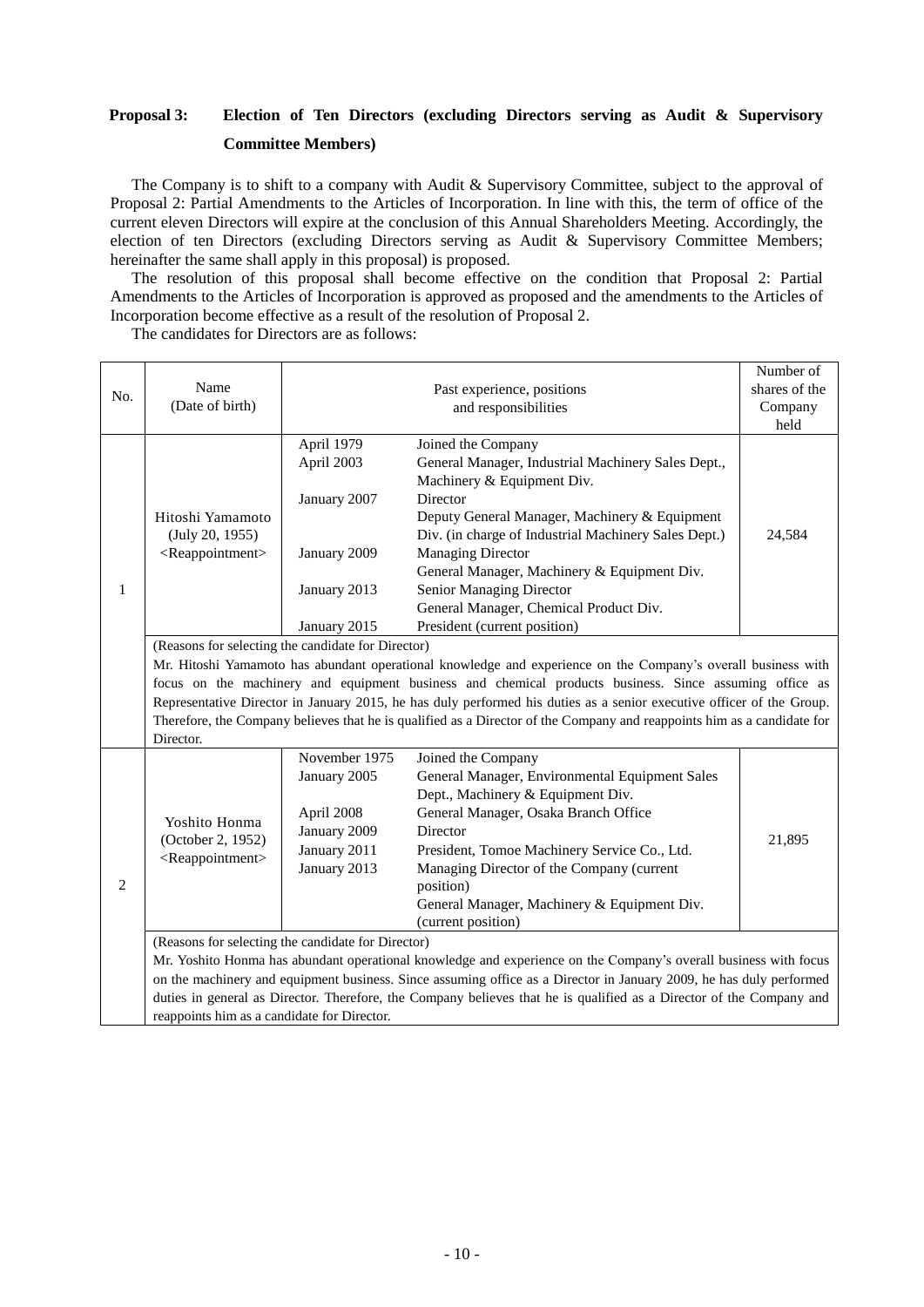|     |                                                                                                                          |               |                                                    | Number of     |  |
|-----|--------------------------------------------------------------------------------------------------------------------------|---------------|----------------------------------------------------|---------------|--|
| No. | Name                                                                                                                     |               | Past experience, positions                         | shares of the |  |
|     | (Date of birth)                                                                                                          |               | and responsibilities                               | Company       |  |
|     |                                                                                                                          |               |                                                    | held          |  |
|     |                                                                                                                          | April 1975    | Joined the Company                                 |               |  |
|     |                                                                                                                          | November 1999 | General Manager, Electronic Materials Dept.,       |               |  |
|     |                                                                                                                          |               | Chemical Products Div.                             |               |  |
|     |                                                                                                                          | April 2008    | General Manager, Advanced Materials Dept. and      |               |  |
|     |                                                                                                                          |               | General Manager, Nanotechnology Development        |               |  |
|     |                                                                                                                          |               | Dept., Chemical Products Div.                      |               |  |
|     |                                                                                                                          | January 2009  | Director                                           |               |  |
|     |                                                                                                                          |               | Deputy General Manager, Chemical Products Div.     |               |  |
|     |                                                                                                                          |               | (in charge of Industrial Materials Dept. and       |               |  |
|     |                                                                                                                          |               | Electronic Materials Dept.), General Manager,      |               |  |
|     |                                                                                                                          |               | Advanced Materials Dept. and General Manager,      |               |  |
|     | Tetsuo Yamada                                                                                                            |               | Nanotechnology Development Dept., Chemical         |               |  |
|     | (March 29, 1951)                                                                                                         |               | Products Div.                                      | 17,977        |  |
|     | <reappointment></reappointment>                                                                                          | November 2010 | Deputy General Manager, Chemical Products Div.     |               |  |
|     |                                                                                                                          |               | (in charge of Industrial Materials Dept., Advanced |               |  |
| 3   |                                                                                                                          |               | Materials Dept., and Electronic Materials Dept.)   |               |  |
|     |                                                                                                                          | January 2011  | Deputy General Manager, Chemical Products Div.     |               |  |
|     |                                                                                                                          |               | (in charge of Advanced Materials Dept. and         |               |  |
|     |                                                                                                                          |               | Electronic Materials Dept.)                        |               |  |
|     |                                                                                                                          | January 2013  | Deputy General Manager, Chemical Products Div.     |               |  |
|     |                                                                                                                          |               | (in charge of Advanced Materials Dept., Electronic |               |  |
|     |                                                                                                                          |               | Materials Dept., and Fine Chemicals Dept.)         |               |  |
|     |                                                                                                                          | January 2015  | Managing Director (current position)               |               |  |
|     |                                                                                                                          |               | General Manager, Chemical Products Div. (current   |               |  |
|     |                                                                                                                          |               | position)                                          |               |  |
|     | (Reasons for selecting the candidate for Director)                                                                       |               |                                                    |               |  |
|     | Mr. Tetsuo Yamada has abundant operational knowledge and experience on the Company's overall business with focus         |               |                                                    |               |  |
|     | on the chemical products business. Since assuming office as a Director in January 2009, he has duly performed duties in  |               |                                                    |               |  |
|     | general as Director. Therefore, the Company believes that he is qualified as a Director of the Company and reappoints    |               |                                                    |               |  |
|     | him as a candidate for Director.                                                                                         |               |                                                    |               |  |
|     |                                                                                                                          | April 1975    | Joined the Company                                 |               |  |
|     |                                                                                                                          | April 2007    | General Manager, General Affairs Div.              |               |  |
|     | Masayoshi<br>Fukasawa                                                                                                    | January 2011  | Director                                           |               |  |
|     |                                                                                                                          |               | In charge of General Affairs Div. and Business     |               |  |
|     | (January 14, 1952)                                                                                                       |               | Coordination Div. and General Manager, General     | 14,265        |  |
|     | <reappointment></reappointment>                                                                                          |               | Affairs Div.                                       |               |  |
| 4   |                                                                                                                          | April 2013    | In charge of General Affairs Div. and Business     |               |  |
|     |                                                                                                                          |               | Coordination Div. (current position)               |               |  |
|     |                                                                                                                          | January 2015  | Managing Director (current position)               |               |  |
|     | (Reasons for selecting the candidate for Director)                                                                       |               |                                                    |               |  |
|     | Mr. Masayoshi Fukasawa has abundant operational knowledge and experience on the Company's overall business with          |               |                                                    |               |  |
|     | focus on the administrative division. Since assuming office as a Director in January 2011, he has duly performed duties  |               |                                                    |               |  |
|     | in general as Director. Therefore, the Company believes that he is qualified as a Director of the Company and reappoints |               |                                                    |               |  |
|     | him as a candidate for Director.                                                                                         |               |                                                    |               |  |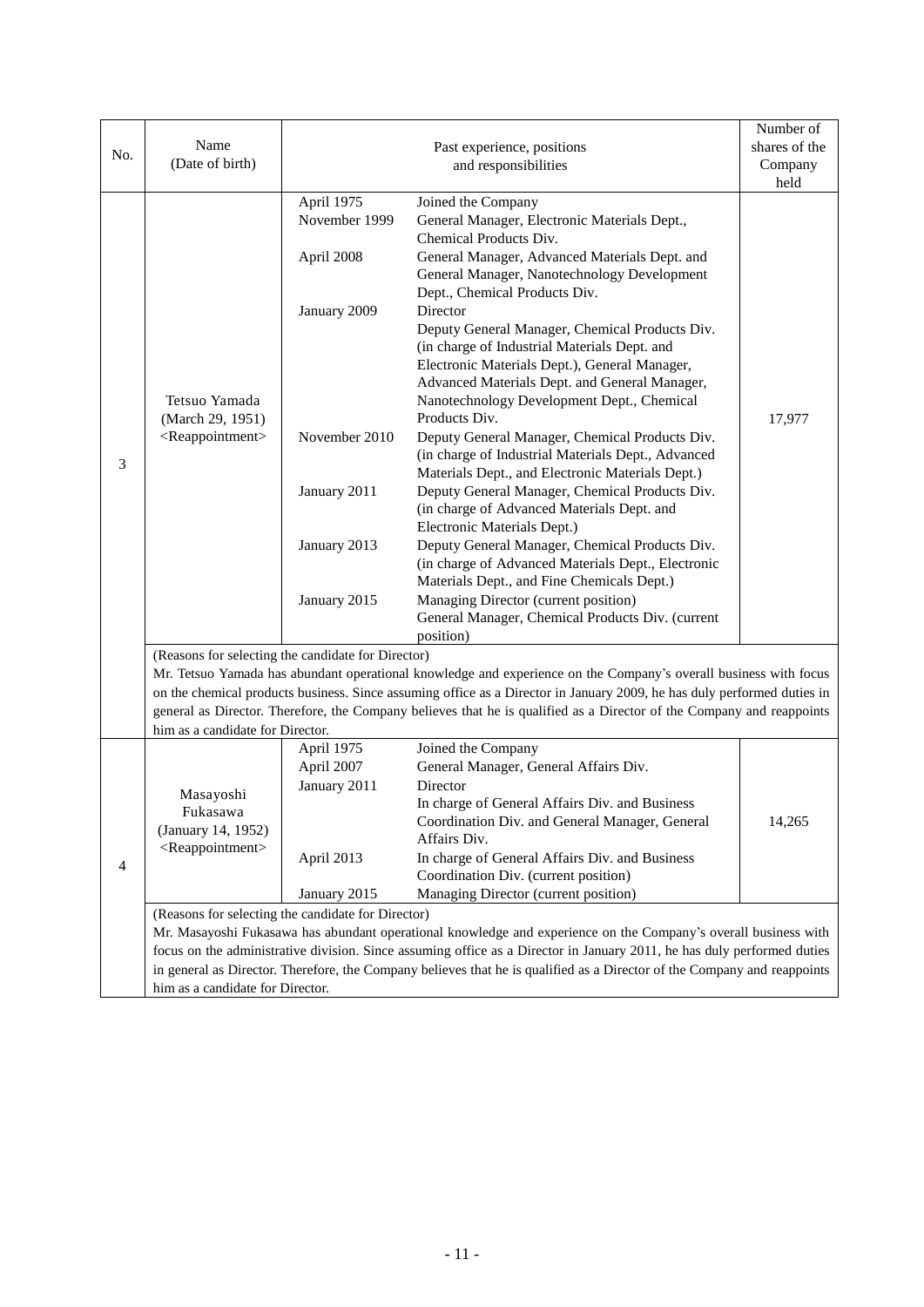|     |                                                                                                                  |               |                                                                                                                                                                                                                                                  | Number of     |
|-----|------------------------------------------------------------------------------------------------------------------|---------------|--------------------------------------------------------------------------------------------------------------------------------------------------------------------------------------------------------------------------------------------------|---------------|
| No. | Name                                                                                                             |               | Past experience, positions                                                                                                                                                                                                                       | shares of the |
|     | (Date of birth)                                                                                                  |               | and responsibilities                                                                                                                                                                                                                             | Company       |
|     |                                                                                                                  |               |                                                                                                                                                                                                                                                  | held          |
|     |                                                                                                                  | April 1980    | Joined JDC CORPORATION                                                                                                                                                                                                                           |               |
|     |                                                                                                                  | April 1988    | Joined Elkem Japan K.K.                                                                                                                                                                                                                          |               |
|     |                                                                                                                  | April 2000    | Joined the Company                                                                                                                                                                                                                               |               |
|     |                                                                                                                  | November 2005 | General Manager, Industrial Materials Dept.,<br>Chemical Products Div.                                                                                                                                                                           |               |
|     |                                                                                                                  | January 2011  | Director (current position)                                                                                                                                                                                                                      |               |
|     |                                                                                                                  |               | Deputy General Manager, Chemical Products Div.                                                                                                                                                                                                   |               |
|     | Akitomo Tamai                                                                                                    |               | (in charge of Plastics Dept., Industrial Materials                                                                                                                                                                                               |               |
|     | (February 12, 1957)                                                                                              |               | Dept., and Fine Chemicals Dept.)                                                                                                                                                                                                                 | 16,509        |
|     | <reappointment></reappointment>                                                                                  |               | President, Tomoe Butsuryu Co., Ltd. (current                                                                                                                                                                                                     |               |
|     |                                                                                                                  |               | position)                                                                                                                                                                                                                                        |               |
| 5   |                                                                                                                  | November 2012 | President, Tomoe Trading (Shenzhen) Co., Ltd.                                                                                                                                                                                                    |               |
|     |                                                                                                                  |               | (current position)                                                                                                                                                                                                                               |               |
|     |                                                                                                                  | January 2013  | Deputy General Manager, Chemical Products Div.                                                                                                                                                                                                   |               |
|     |                                                                                                                  |               | (in charge of Plastics Dept. and Industrial Materials                                                                                                                                                                                            |               |
|     |                                                                                                                  |               | Dept.) and General Manager, China Business                                                                                                                                                                                                       |               |
|     |                                                                                                                  |               | Promotion Dept., Chemical Products Div. of the                                                                                                                                                                                                   |               |
|     |                                                                                                                  |               | Company                                                                                                                                                                                                                                          |               |
|     | (Reasons for selecting the candidate for Director)                                                               |               |                                                                                                                                                                                                                                                  |               |
|     |                                                                                                                  |               | Mr. Akitomo Tamai has abundant operational knowledge and experience on the Company's overall business with focus                                                                                                                                 |               |
|     |                                                                                                                  |               | on the chemical products business. Since assuming office as a Director in January 2011, he has duly performed duties in<br>general as Director. Therefore, the Company believes that he is qualified as a Director of the Company and reappoints |               |
|     | him as a candidate for Director.                                                                                 |               |                                                                                                                                                                                                                                                  |               |
|     |                                                                                                                  | April 1976    | Joined the Company                                                                                                                                                                                                                               |               |
|     |                                                                                                                  | November 2007 | General Manager, Quality Assurance Dept.,                                                                                                                                                                                                        |               |
|     |                                                                                                                  |               | Machinery & Equipment Div.                                                                                                                                                                                                                       |               |
|     |                                                                                                                  | November 2010 | General Manager, Production Control Dept.,                                                                                                                                                                                                       |               |
|     |                                                                                                                  |               | Machinery & Equipment Div.                                                                                                                                                                                                                       |               |
|     | Jun Ohashi                                                                                                       | November 2011 | General Manager, Sagami Factory, Machinery &                                                                                                                                                                                                     |               |
|     | (March 4, 1953)                                                                                                  |               | Equipment Div.                                                                                                                                                                                                                                   | 12,025        |
|     | <reappointment></reappointment>                                                                                  | January 2013  | Director (current position)                                                                                                                                                                                                                      |               |
| 6   |                                                                                                                  |               | Deputy General Manager, Machinery & Equipment                                                                                                                                                                                                    |               |
|     |                                                                                                                  |               | Div. (in charge of production) and General Manager,                                                                                                                                                                                              |               |
|     |                                                                                                                  |               | Sagami Factory, Machinery & Equipment Div.                                                                                                                                                                                                       |               |
|     |                                                                                                                  |               | (current position)                                                                                                                                                                                                                               |               |
|     | (Reasons for selecting the candidate for Director)                                                               |               |                                                                                                                                                                                                                                                  |               |
|     | Mr. Jun Ohashi has abundant operational knowledge and experience on the Company's overall business with focus on |               |                                                                                                                                                                                                                                                  |               |
|     |                                                                                                                  |               | the machinery and equipment business. Since assuming office as a Director in January 2013, he has duly performed                                                                                                                                 |               |
|     |                                                                                                                  |               | duties in general as Director. Therefore, the Company believes that he is qualified as a Director of the Company and                                                                                                                             |               |
|     | reappoints him as a candidate for Director.                                                                      |               |                                                                                                                                                                                                                                                  |               |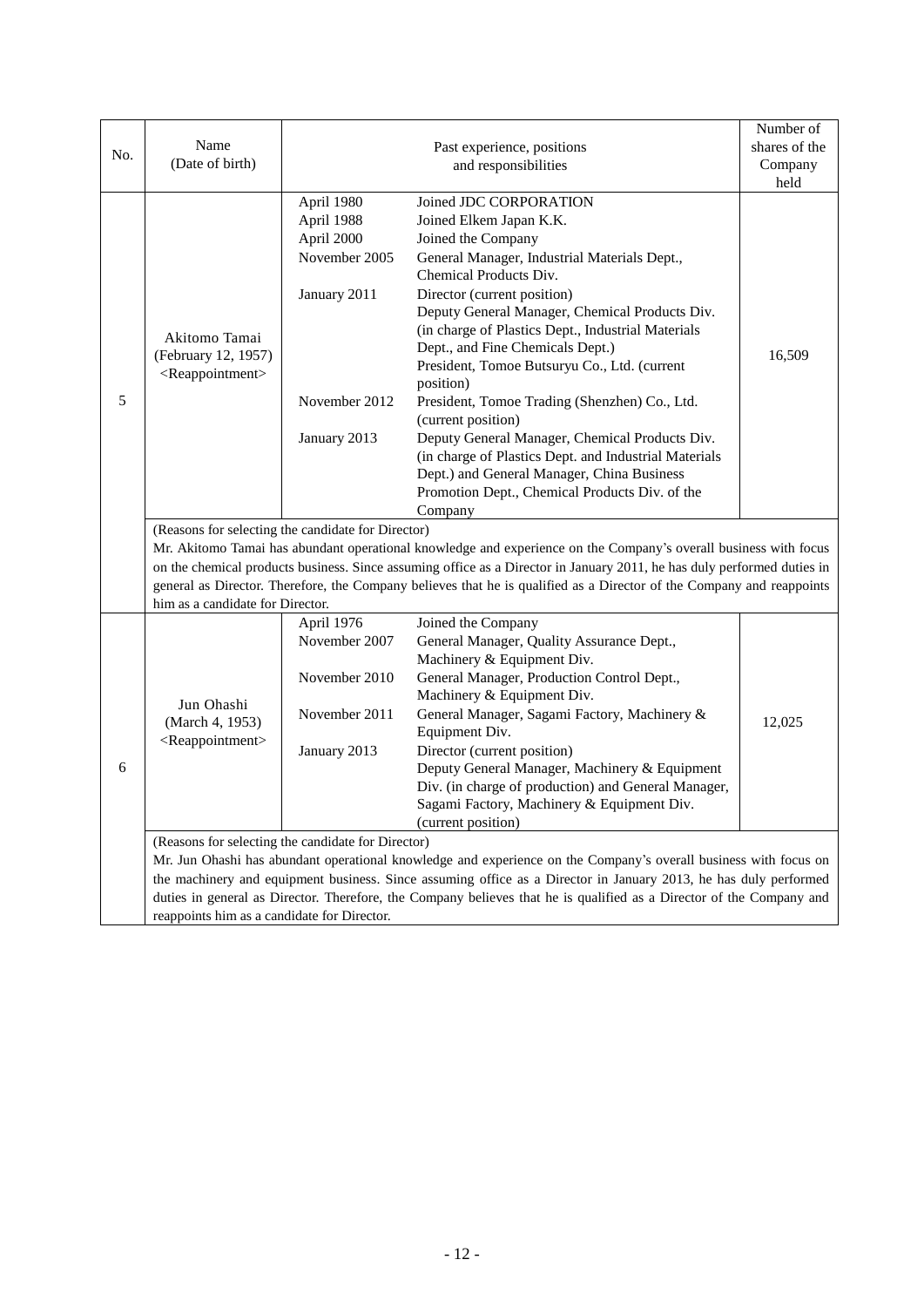|     |                                                                                                                |                                                                                                                      |                                                                                                                     | Number of     |  |  |
|-----|----------------------------------------------------------------------------------------------------------------|----------------------------------------------------------------------------------------------------------------------|---------------------------------------------------------------------------------------------------------------------|---------------|--|--|
| No. | Name                                                                                                           |                                                                                                                      | Past experience, positions                                                                                          | shares of the |  |  |
|     | (Date of birth)                                                                                                |                                                                                                                      | and responsibilities                                                                                                | Company       |  |  |
|     |                                                                                                                |                                                                                                                      |                                                                                                                     | held          |  |  |
|     |                                                                                                                | April 1985                                                                                                           | Joined Nippon Kaiji Kentei Kyokai                                                                                   |               |  |  |
|     |                                                                                                                | September 1989                                                                                                       | Joined the Company                                                                                                  |               |  |  |
|     |                                                                                                                | November 2011                                                                                                        | General Manager, Chemical Products Sales Dept.,                                                                     |               |  |  |
|     |                                                                                                                |                                                                                                                      | Osaka Branch Office                                                                                                 |               |  |  |
|     |                                                                                                                | April 2014                                                                                                           | General Manager, Fine Chemicals Dept., Chemical                                                                     |               |  |  |
|     |                                                                                                                |                                                                                                                      | Products Div.                                                                                                       |               |  |  |
|     | Akiyoshi Shinoda                                                                                               | January 2015                                                                                                         | Director (current position)                                                                                         |               |  |  |
|     | (August 23, 1961)                                                                                              |                                                                                                                      | Deputy General Manager, Chemical Products Div.                                                                      | 10,926        |  |  |
|     | <reappointment></reappointment>                                                                                |                                                                                                                      | (in charge of Advanced Materials Dept. and                                                                          |               |  |  |
| 7   |                                                                                                                |                                                                                                                      | Electronic Materials Dept.) and General Manager,                                                                    |               |  |  |
|     |                                                                                                                |                                                                                                                      | Fine Chemicals Dept.                                                                                                |               |  |  |
|     |                                                                                                                | April 2015                                                                                                           | Deputy General Manager, Chemical Products Div.                                                                      |               |  |  |
|     |                                                                                                                |                                                                                                                      | (in charge of Advanced Materials Dept., Electronic                                                                  |               |  |  |
|     |                                                                                                                |                                                                                                                      | Materials Dept., and Fine Chemicals Dept.) (current                                                                 |               |  |  |
|     |                                                                                                                |                                                                                                                      | position)                                                                                                           |               |  |  |
|     | (Reasons for selecting the candidate for Director)                                                             |                                                                                                                      |                                                                                                                     |               |  |  |
|     |                                                                                                                |                                                                                                                      | Mr. Akiyoshi Shinoda has abundant operational knowledge and experience on the Company's overall business with       |               |  |  |
|     |                                                                                                                |                                                                                                                      | focus on the chemical products business. Since assuming office as a Director in January 2015, he has duly performed |               |  |  |
|     |                                                                                                                | duties in general as Director. Therefore, the Company believes that he is qualified as a Director of the Company and |                                                                                                                     |               |  |  |
|     | reappoints him as a candidate for Director.                                                                    |                                                                                                                      |                                                                                                                     |               |  |  |
|     |                                                                                                                | April 1978                                                                                                           | Joined MARUDAI FOOD CO., LTD.                                                                                       |               |  |  |
|     |                                                                                                                | December 1978                                                                                                        | Joined Kyushu Setsubi Kosha K.K.                                                                                    |               |  |  |
|     |                                                                                                                | August 1990                                                                                                          | Joined the Company                                                                                                  |               |  |  |
|     |                                                                                                                | January 2009                                                                                                         | General Manager, Environmental Equipment Sales                                                                      |               |  |  |
|     | Masahiko                                                                                                       |                                                                                                                      | Dept., Machinery & Equipment Div.                                                                                   |               |  |  |
|     | Nakamura                                                                                                       | January 2015                                                                                                         | Director (current position)                                                                                         | 3,679         |  |  |
|     | (March 10, 1956)                                                                                               |                                                                                                                      | Deputy General Manager, Machinery & Equipment                                                                       |               |  |  |
|     | <reappointment></reappointment>                                                                                |                                                                                                                      | Div. and General Manager, Environmental                                                                             |               |  |  |
| 8   |                                                                                                                |                                                                                                                      | Equipment Sales Dept.                                                                                               |               |  |  |
|     |                                                                                                                | April 2015                                                                                                           | Deputy General Manager, Machinery & Equipment                                                                       |               |  |  |
|     |                                                                                                                |                                                                                                                      | Div. (in charge of Environmental Equipment Sales                                                                    |               |  |  |
|     | Dept.) (current position)                                                                                      |                                                                                                                      |                                                                                                                     |               |  |  |
|     | (Reasons for selecting the candidate for Director)                                                             |                                                                                                                      |                                                                                                                     |               |  |  |
|     | Mr. Masahiko Nakamura has abundant operational knowledge and experience on the Company's overall business with |                                                                                                                      |                                                                                                                     |               |  |  |
|     |                                                                                                                |                                                                                                                      | focus on the machinery and equipment business. Since assuming office as a Director in January 2015, he has duly     |               |  |  |
|     |                                                                                                                |                                                                                                                      | performed duties in general as Director. Therefore, the Company believes that he is qualified as a Director of the  |               |  |  |
|     | Company and reappoints him as a candidate for Director.                                                        |                                                                                                                      |                                                                                                                     |               |  |  |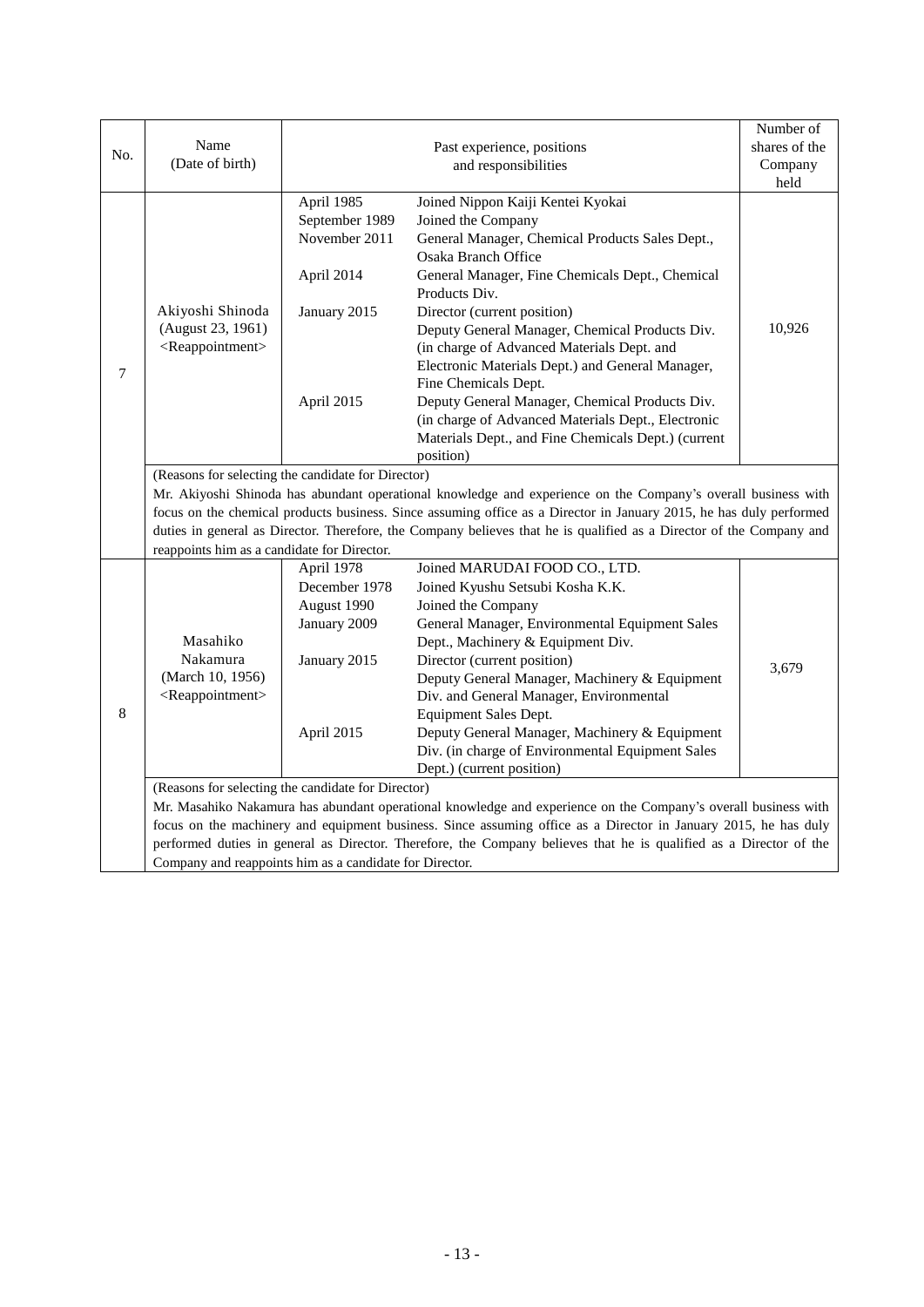|         | Number of                                                                                                                |                                                                                                                    |                                               |               |  |  |
|---------|--------------------------------------------------------------------------------------------------------------------------|--------------------------------------------------------------------------------------------------------------------|-----------------------------------------------|---------------|--|--|
| No.     | Name                                                                                                                     |                                                                                                                    | Past experience, positions                    | shares of the |  |  |
|         | (Date of birth)                                                                                                          |                                                                                                                    | and responsibilities                          | Company       |  |  |
|         |                                                                                                                          |                                                                                                                    |                                               | held          |  |  |
|         |                                                                                                                          | April 1981                                                                                                         | Joined The Fuji Bank, Limited                 |               |  |  |
|         |                                                                                                                          | April 2008                                                                                                         | General Manager, Americas Business Operations |               |  |  |
|         |                                                                                                                          |                                                                                                                    | Department, Mizuho Corporate Bank, Ltd.       |               |  |  |
|         | Toshiaki Yakura                                                                                                          | October 2012                                                                                                       | Joined the Company                            |               |  |  |
|         |                                                                                                                          |                                                                                                                    | General Manager assistant to Accounting Div.  |               |  |  |
|         | (May 31, 1958)                                                                                                           | April 2014                                                                                                         | General Manager, Accounting Div.              | 3,009         |  |  |
| 9       | <reappointment></reappointment>                                                                                          | January 2015                                                                                                       | Director (current position)                   |               |  |  |
|         |                                                                                                                          |                                                                                                                    | In charge of Management Planning Dept. and    |               |  |  |
|         |                                                                                                                          |                                                                                                                    | General Manager, Accounting Div. (current     |               |  |  |
|         |                                                                                                                          |                                                                                                                    | position)                                     |               |  |  |
|         | (Reasons for selecting the candidate for Director)                                                                       |                                                                                                                    |                                               |               |  |  |
|         | Mr. Toshiaki Yakura has abundant knowledge and experience with regard to accounting and management planning.             |                                                                                                                    |                                               |               |  |  |
|         | Since assuming office as a Director in January 2015, he has duly performed duties in general as Director. Therefore, the |                                                                                                                    |                                               |               |  |  |
|         |                                                                                                                          | Company believes that he is qualified as a Director of the Company and reappoints him as a candidate for Director. |                                               |               |  |  |
|         | Katsuhiko Ito<br>April 1987<br>Joined the Company                                                                        |                                                                                                                    |                                               |               |  |  |
|         | (September 21,                                                                                                           | April 2013                                                                                                         | General Manager, Machinery & Equipment Dept.  |               |  |  |
|         | 1964)                                                                                                                    |                                                                                                                    | Osaka Branch Office (current position)        | 2,814         |  |  |
|         | $<$ New                                                                                                                  |                                                                                                                    |                                               |               |  |  |
| 10      | appointment>                                                                                                             |                                                                                                                    |                                               |               |  |  |
|         | (Reasons for selecting the candidate for Director)                                                                       |                                                                                                                    |                                               |               |  |  |
|         | Mr. Katsuhiko Ito has been engaged in the machinery and equipment business since joining the Company and has             |                                                                                                                    |                                               |               |  |  |
|         | abundant knowledge and experience on said business overall. Therefore, the Company expects that he is capable of duly    |                                                                                                                    |                                               |               |  |  |
|         | performing his duties as a Director and appoints him as a candidate for Director.                                        |                                                                                                                    |                                               |               |  |  |
| (Notes) |                                                                                                                          |                                                                                                                    |                                               |               |  |  |

(Notes)

1. There are no special interests between each candidate and the Company.

2. The number of shares of the Company held by each candidate includes those held by the Tomoe Engineering officers' shareholding association or the Tomoe Engineering employees'shareholding association.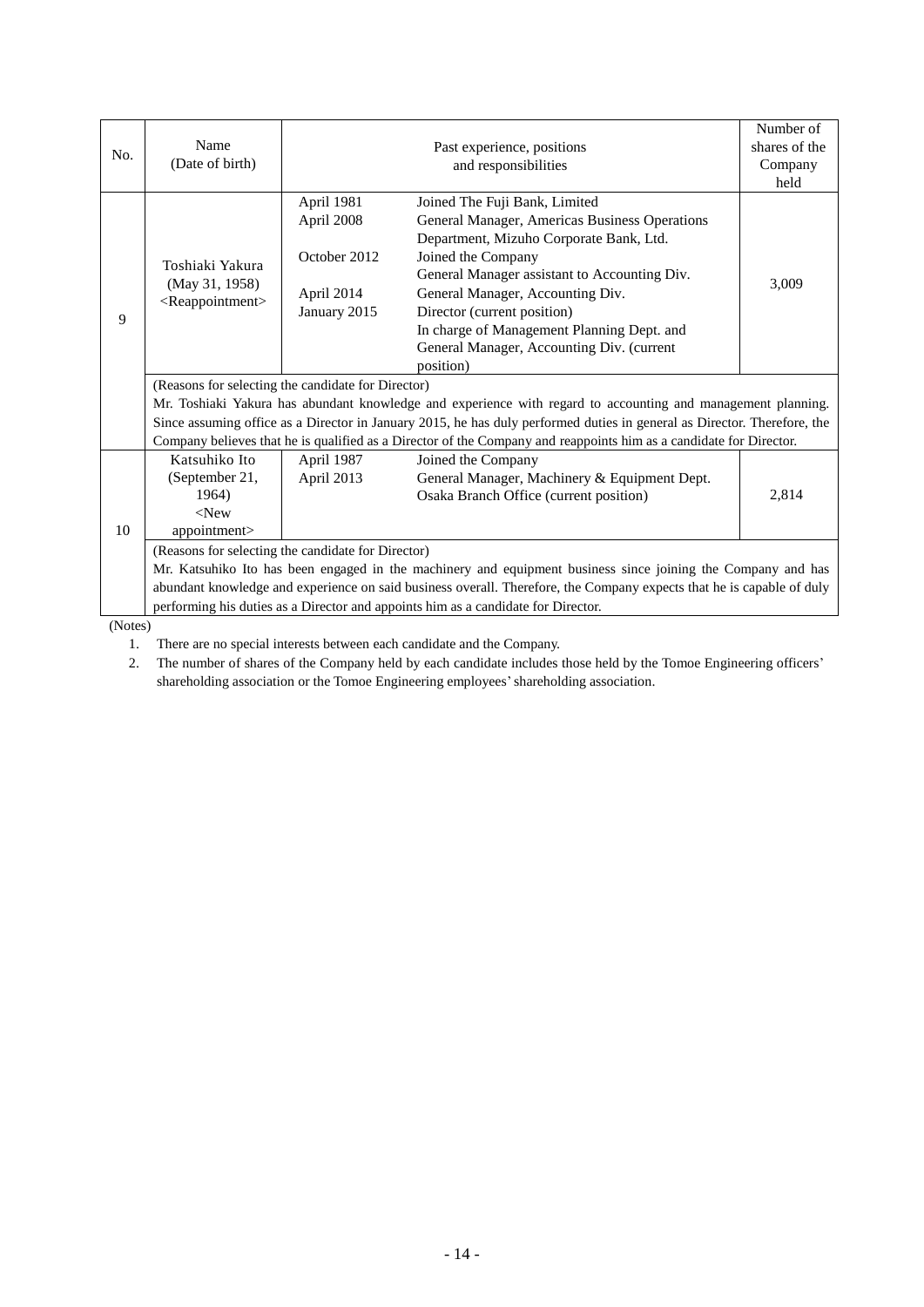#### **Proposal 4: Election of Four Directors serving as Audit & Supervisory Committee Members**

The Company is to shift to a company with Audit & Supervisory Committee, subject to the approval of Proposal 2: Partial Amendments to the Articles of Incorporation. Accordingly, the election of four Directors serving as Audit & Supervisory Committee Members is proposed. The Audit & Supervisory Board has previously given its approval to this proposal.

The resolution of this proposal shall become effective on the condition that Proposal 2: Partial Amendments to the Articles of Incorporation is approved as proposed and the amendments to the Articles of Incorporation become effective as a result of the resolution of Proposal 2.

The candidates for Directors serving as Audit & Supervisory Committee Members are as follows:

| No.            |                                                                                                                        |                  |                                                  | Number of     |  |  |
|----------------|------------------------------------------------------------------------------------------------------------------------|------------------|--------------------------------------------------|---------------|--|--|
|                | Name                                                                                                                   |                  | Past experience, positions                       | shares of the |  |  |
|                | (Date of birth)                                                                                                        |                  | Company                                          |               |  |  |
|                |                                                                                                                        |                  |                                                  | held          |  |  |
|                |                                                                                                                        | <b>July 1998</b> | Joined the Company                               |               |  |  |
|                | Mitsuo Matsumoto                                                                                                       | November 2007    | General Manager, Accounting Div.                 |               |  |  |
|                |                                                                                                                        | April 2011       | <b>Accounting Director</b>                       |               |  |  |
|                | (April 14, 1951)                                                                                                       | January 2013     | Director                                         |               |  |  |
|                | $<$ New                                                                                                                |                  | In charge of Accounting Div. and Management      | 10,123        |  |  |
|                | Appointment>                                                                                                           |                  | Planning Dept.                                   |               |  |  |
|                |                                                                                                                        | January 2015     | Senior Standing Audit & Supervisory Board        |               |  |  |
| $\mathbf{1}$   |                                                                                                                        |                  | Member (current position)                        |               |  |  |
|                | (Reasons for selecting the candidate for Director)                                                                     |                  |                                                  |               |  |  |
|                | Mr. Mitsuo Matsumoto served as a Director in charge of the Accounting Div. and Management Planning Dept. after         |                  |                                                  |               |  |  |
|                | experiencing operations at the accounting division and has considerable financial and accounting knowledge. Since      |                  |                                                  |               |  |  |
|                | assuming office as a Standing Audit & Supervisory Board Member in January 2015, he has been duly auditing the          |                  |                                                  |               |  |  |
|                | execution of duties by Directors and other matters. Therefore, the Company believes that he is qualified as a Director |                  |                                                  |               |  |  |
|                | serving as Audit & Supervisory Committee Member and appoints him as a candidate for Director serving as Audit &        |                  |                                                  |               |  |  |
|                | Supervisory Committee Member.                                                                                          |                  |                                                  |               |  |  |
|                | Toshiharu Murase<br>(October 16, 1951)                                                                                 | April 1975       | Joined The Fuji Bank, Limited                    |               |  |  |
|                |                                                                                                                        | April 2002       | General Manager of Shinjuku Branch, Mizuho Bank, |               |  |  |
|                |                                                                                                                        |                  | Ltd.                                             |               |  |  |
|                |                                                                                                                        | September 2003   | Deputy Director-General, Mizuho Corporate Bank,  |               |  |  |
|                |                                                                                                                        |                  | Ltd                                              |               |  |  |
|                | <candidate for<="" td=""><td>June 2005</td><td>Executive Officer, TAKACHIHO KOHEKI CO.,</td><td></td></candidate>      | June 2005        | Executive Officer, TAKACHIHO KOHEKI CO.,         |               |  |  |
|                | Independent<br>Officer>                                                                                                |                  | LTD.                                             |               |  |  |
|                | <candidate for<br="">Outside Director&gt;<br/><math>&lt;</math>New<br/>appointment&gt;</candidate>                     | <b>June 2008</b> | Director and Vice President, Mizuho Factors,     | 3,159         |  |  |
|                |                                                                                                                        |                  | Limited                                          |               |  |  |
| $\overline{2}$ |                                                                                                                        | January 2012     | Outside Audit & Supervisory Board Member of the  |               |  |  |
|                |                                                                                                                        |                  | Company                                          |               |  |  |
|                |                                                                                                                        | January 2013     | Standing Audit & Supervisory Board Member        |               |  |  |
|                |                                                                                                                        |                  | (Outside Audit & Supervisory Board Member) of    |               |  |  |
|                |                                                                                                                        |                  | the Company (current position)                   |               |  |  |
|                | (Reasons for selecting the candidate for Outside Director)                                                             |                  |                                                  |               |  |  |
|                | Mr. Toshiharu Murase has long been engaged in corporate management and the banking business and has considerable       |                  |                                                  |               |  |  |
|                | financial and accounting knowledge. Since assuming office as an Outside Audit & Supervisory Board Member in            |                  |                                                  |               |  |  |
|                | January 2012, he has been duly auditing the execution of duties by Directors and other matters. Therefore, the Company |                  |                                                  |               |  |  |
|                | believes that he is qualified as an Outside Director serving as Audit & Supervisory Committee Member and appoints      |                  |                                                  |               |  |  |
|                | him as a candidate for Director serving as Audit & Supervisory Committee Member.                                       |                  |                                                  |               |  |  |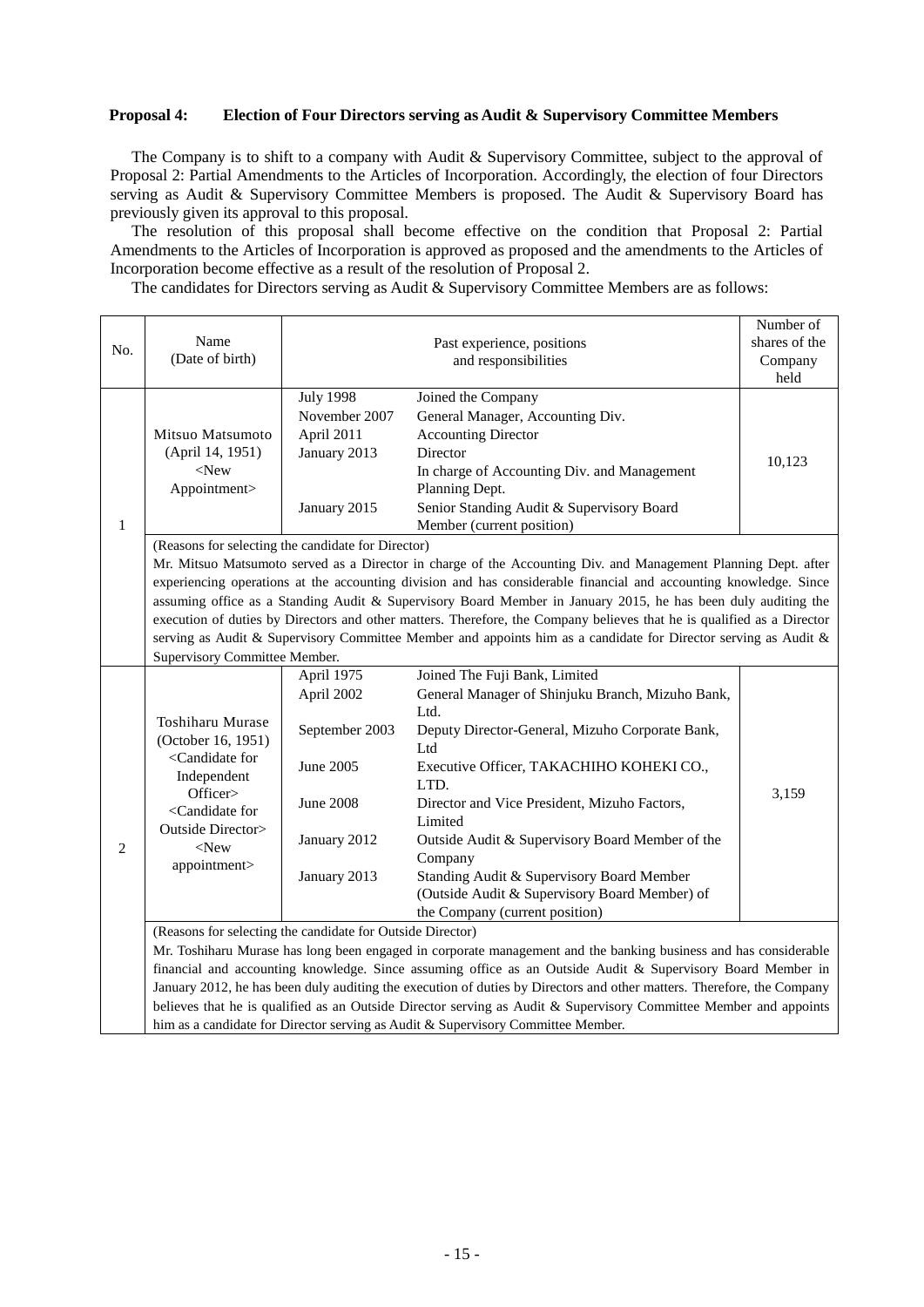| No.            | Name<br>(Date of birth)                                                                                                                                                                                                                                                                                                                                                                                                                                                                                                                                                                                                                                                                                                                                        |                                                                                                                                                                                  | Past experience, positions<br>and responsibilities                                                                                                                                                                                                                                                                                                                                                                                                                                                                                                                                                                        | Number of<br>shares of the<br>Company<br>held |  |  |  |  |
|----------------|----------------------------------------------------------------------------------------------------------------------------------------------------------------------------------------------------------------------------------------------------------------------------------------------------------------------------------------------------------------------------------------------------------------------------------------------------------------------------------------------------------------------------------------------------------------------------------------------------------------------------------------------------------------------------------------------------------------------------------------------------------------|----------------------------------------------------------------------------------------------------------------------------------------------------------------------------------|---------------------------------------------------------------------------------------------------------------------------------------------------------------------------------------------------------------------------------------------------------------------------------------------------------------------------------------------------------------------------------------------------------------------------------------------------------------------------------------------------------------------------------------------------------------------------------------------------------------------------|-----------------------------------------------|--|--|--|--|
| 3              | Minoru Imai<br>(January 22, 1947)<br><candidate for<br="">Independent<br/>Officer&gt;<br/><candidate for<br="">Outside Director&gt;<br/><reappointment></reappointment></candidate></candidate>                                                                                                                                                                                                                                                                                                                                                                                                                                                                                                                                                                | April 1969<br><b>July 1998</b><br><b>July 2000</b><br><b>July 2005</b><br>September 2006<br>February 2012<br>January 2015<br>February 2016<br>(Significant concurrent positions) | Joined the Tokyo Regional Taxation Bureau<br>District Director, Kobayashi Tax Office<br>District Director, Koto-nishi Tax Office<br>District Director, Honjo Tax Office<br>Opened Minoru Imai Certified Public Tax<br>Accountant Office (to the present)<br>Outside Audit & Supervisory Board Member,<br>Kawasaki Geological Engineering Co., Ltd.<br>Outside Director of the Company (current position)<br>Outside Director (serving as Audit & Supervisory<br>Committee Member), Kawasaki Geological<br>Engineering Co., Ltd. (current position)<br>Outside Director (serving as Audit & Supervisory Committee Member), | 549                                           |  |  |  |  |
|                | Kawasaki Geological Engineering Co., Ltd.<br>(Reasons for selecting the candidate for Outside Director)<br>Although Mr. Minoru Imai has never been directly involved in corporate management other than as an outside officer,<br>he has long been engaged in corporate taxation and has considerable financial and accounting knowledge. Since<br>assuming office as an Outside Director in January 2015, he has been duly supervising the execution of duties by<br>Directors and performing his roles and responsibilities. Therefore, the Company believes that he is qualified as an<br>Outside Director serving as Audit & Supervisory Committee Member and appoints him as a candidate for Director<br>serving as Audit & Supervisory Committee Member. |                                                                                                                                                                                  |                                                                                                                                                                                                                                                                                                                                                                                                                                                                                                                                                                                                                           |                                               |  |  |  |  |
| 4              | Makoto Nakamura<br>(September 28,<br>1955<br><candidate for<br="">Independent<br/>Officer&gt;<br/><candidate for<br="">Outside Director&gt;<br/><math>&lt;</math>New<br/>appointment&gt;</candidate></candidate>                                                                                                                                                                                                                                                                                                                                                                                                                                                                                                                                               | April 1988<br>March 1993<br>January 2011                                                                                                                                         | Admitted to the TOKYO BAR ASSOCIATION<br>Established Shinjuku Daiichi Law Office (to the<br>present)<br>Outside Audit & Supervisory Board Member of the<br>Company (current position)                                                                                                                                                                                                                                                                                                                                                                                                                                     | 1,188                                         |  |  |  |  |
|                | (Reasons for selecting the candidate for Outside Director)<br>Although Mr. Makoto Nakamura has never been directly involved in corporate management, he is well versed in<br>corporate legal affairs as an attorney-at-law and has considerable financial and accounting knowledge. Since assuming<br>office as an Outside Audit & Supervisory Board Member in January 2011, he has been duly auditing the execution of<br>duties by Directors and other matters. Therefore, the Company believes that he is qualified as an Outside Director<br>serving as Audit & Supervisory Committee Member and appoints him as a candidate for Director serving as Audit &<br>Supervisory Committee Member.                                                              |                                                                                                                                                                                  |                                                                                                                                                                                                                                                                                                                                                                                                                                                                                                                                                                                                                           |                                               |  |  |  |  |
| 1.             | (Notes)<br>There are no special interests between each candidate and the Company.                                                                                                                                                                                                                                                                                                                                                                                                                                                                                                                                                                                                                                                                              |                                                                                                                                                                                  |                                                                                                                                                                                                                                                                                                                                                                                                                                                                                                                                                                                                                           |                                               |  |  |  |  |
| 2.<br>3.<br>4. | The number of shares of the Company held by each candidate includes those held by the Tomoe Engineering officers'<br>shareholding association.<br>Messrs. Toshiharu Murase, Minoru Imai and Makoto Nakamura are candidates for Outside Director.<br>Messrs. Toshiharu Murase, Minoru Imai and Makoto Nakamura satisfy the criteria for independence of the outside<br>officers stipulated by the Company, in addition to the criteria for independent officers stipulated by the Tokyo Stock<br>Exchange. Therefore, the Company believes that each candidate's independence has been fully secured. If this<br>proposal is approved, the Company will notify the Tokyo Stock Exchange of each candidate as an independent officer                             |                                                                                                                                                                                  |                                                                                                                                                                                                                                                                                                                                                                                                                                                                                                                                                                                                                           |                                               |  |  |  |  |

5. Mr. Minoru Imai is currently serving as Outside Director of the Company. He will have served as Outside Director for two years at the conclusion of this Annual Shareholders Meeting.

stipulated by the Exchange.

6. There are no special interests between the Company and Kawasaki Geological Engineering Co., Ltd., a company Mr. Minoru Imai serves as Outside Director.

7. Mr. Mitsuo Matsumoto is currently serving as Standing Audit & Supervisory Board Member of the Company. He will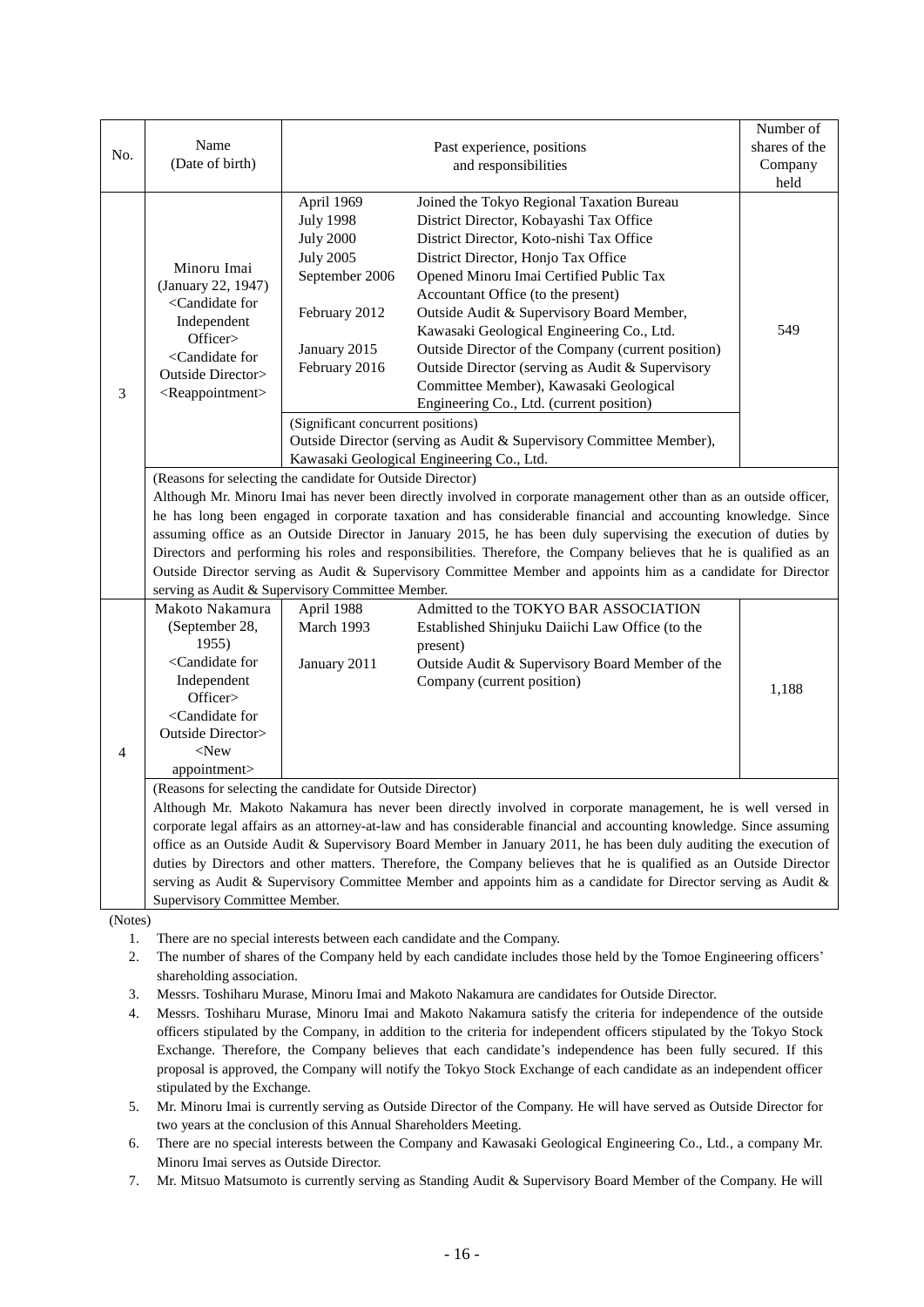have served as Standing Audit & Supervisory Board Member for two years at the conclusion of this Annual Shareholders Meeting.

- 8. Messrs. Toshiharu Murase and Makoto Nakamura are currently serving as Outside Audit & Supervisory Board Members of the Company. They will have served as Outside Audit & Supervisory Board Members for five and six years, respectively, at the conclusion of this Annual Shareholders Meeting.
- 9. Pursuant to the provisions of Article 427, Paragraph 1 of the Companies Act, the Company has entered into agreements with Mr. Minoru Imai, current Outside Director, and Messrs. Toshiharu Murase and Makoto Nakamura, current Outside Audit & Supervisory Board Members, to limit their liabilities stipulated in Article 423, Paragraph 1 of the Companies Act. The limit on liability for damages under the agreement is the minimum liability amount specified in Article 425, Paragraph 1 of the Companies Act. If this proposal is approved and the four candidates are elected as Directors serving as Audit & Supervisory Committee Members, the Company intends to enter into liability limitation agreements with each of them under the same terms and conditions.

#### **Proposal 5: Election of One Substitute Director serving as Audit & Supervisory Committee Member**

The Company is to shift to a company with Audit & Supervisory Committee, subject to the approval of Proposal 2: Partial Amendments to the Articles of Incorporation. Accordingly, in preparation for the contingency that the number of Directors serving as Audit & Supervisory Committee Members falls below the number stipulated by laws and ordinances, the election of one Substitute Director serving as Audit & Supervisory Committee Member is proposed. The Audit & Supervisory Board has previously given its approval to this proposal.

The resolution of this proposal shall become effective on the condition that Proposal 2: Partial Amendments to the Articles of Incorporation is approved as proposed and the amendments to the Articles of Incorporation become effective as a result of the resolution of Proposal 2. In addition, the resolution of this proposal will expire at the beginning of the annual shareholders meeting held for the last business year ending within two years after the resolution.

The candidate for Substitute Director serving as Audit & Supervisory Committee Member is as follows:

| Name<br>(Date of birth)                                                                                                                     |                                                                                          | Past experience, positions<br>and responsibilities                                                                                                                                                                                                                                                                         | Number of<br>shares of the<br>Company held |
|---------------------------------------------------------------------------------------------------------------------------------------------|------------------------------------------------------------------------------------------|----------------------------------------------------------------------------------------------------------------------------------------------------------------------------------------------------------------------------------------------------------------------------------------------------------------------------|--------------------------------------------|
| Tatsuo Hasunuma<br>(September 8,<br>1952)<br>$\langle$ Candidate for<br>independent<br>officer<br>$\leq$ Candidate for<br>Outside Director> | April 1971<br><b>July 2002</b><br><b>July 2008</b><br><b>July 2012</b><br>September 2013 | Joined the Tokyo Regional Taxation Bureau<br>Professor, Research Department, National Tax College<br>Chief Examiner, Second Examination Group, Tokyo Regional<br><b>Taxation Bureau</b><br>District Director, Nerima-nishi Tax Office<br>Opened Tatsuo Hasunuma Certified Public Tax Accountant<br>Office (to the present) | $\theta$                                   |
| $<$ New<br>appointment>                                                                                                                     |                                                                                          |                                                                                                                                                                                                                                                                                                                            |                                            |

(Reasons for selecting the candidate for Substitute Outside Director)

Although Mr. Tatsuo Hasunuma has never been directly involved in corporate management, he has long been engaged in corporate taxation and has considerable finance and accounting knowledge. Therefore, the Company believes that he is qualified as an Outside Director serving as Audit & Supervisory Committee Member and appoints him as a candidate for Substitute Director serving as Audit & Supervisory Committee Member.

(Notes)

- 1. There are no special interests between the candidate and the Company.
- 2. Mr. Tatsuo Hasunuma is a candidate for Outside Director.
- 3. Mr. Tatsuo Hasunuma satisfies the criteria for independence of the outside officers stipulated by the Company, in addition to the criteria for independent officers stipulated by the Tokyo Stock Exchange. Therefore, the Company believes that his independence has been fully secured.
- 4. In the event that Mr. Tatsuo Hasunuma assumes office as a Director serving as Audit & Supervisory Committee Member, the Company will, pursuant to the provisions of Article 427, Paragraph 1 of the Companies Act, enter into an agreement to limit his liability for damages stipulated in Article 423, Paragraph 1 of the Companies Act. The limit on liability for damages under the agreement will be the minimum liability amount specified in Article 425, Paragraph 1 of the Companies Act.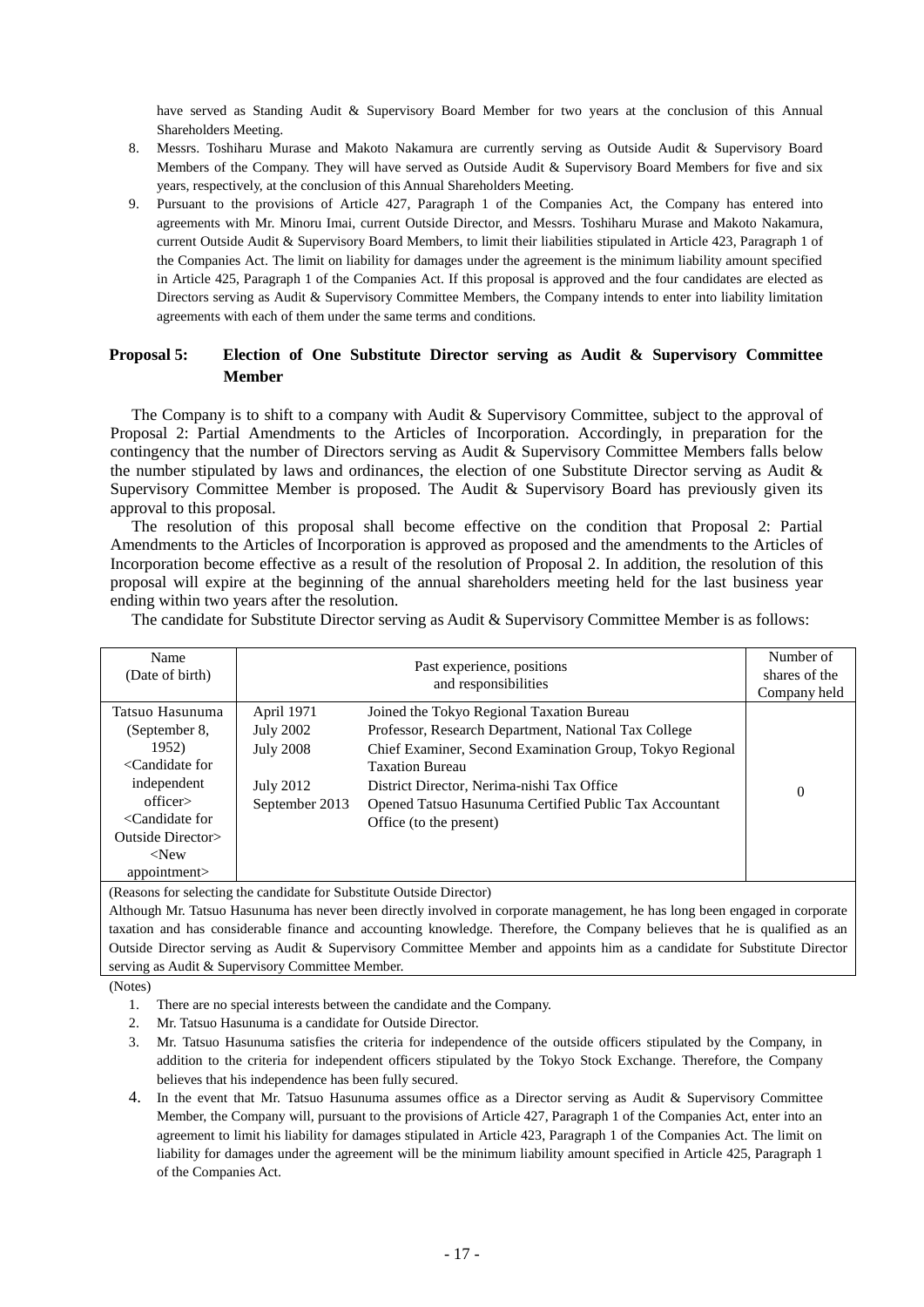### **Proposal 6: Establishment of the Amount of Remuneration, etc. for Directors (excluding Directors serving as Audit & Supervisory Committee Members)**

Remuneration for Directors of the Company was approved in the amount of 20 million yen or less per month at the 79th Annual Shareholders Meeting held on January 29, 2009, with no subsequent changes. The Company is to shift to a company with Audit & Supervisory Committee, subject to the approval of Proposal 2: Partial Amendments to the Articles of Incorporation. Accordingly, by considering economic conditions and other factors, remuneration for Directors (excluding Directors serving as Audit & Supervisory Committee Members) is proposed in the same amount of 20 million yen or less per month.

In addition, the amount of remuneration for Directors (excluding Directors serving as Audit & Supervisory Committee Members) shall not include the employee salaries for Directors who serve concurrently as employees.

The current number of Directors is eleven (of which, one is Outside Director). If Proposal 2 and Proposal 3 are approved as proposed, the Company will have ten Directors (excluding Directors serving as Audit & Supervisory Committee Members).

The resolution of this proposal shall become effective on the condition that Proposal 2: Partial Amendments to the Articles of Incorporation is approved as proposed and the amendments to the Articles of Incorporation become effective as a result of the resolution of Proposal 2.

### **Proposal 7: Establishment of the Amount of Remuneration, etc. for Directors serving as Audit & Supervisory Committee Members**

The Company is to shift to a company with Audit & Supervisory Committee, subject to the approval of Proposal 2: Partial Amendments to the Articles of Incorporation. Accordingly, by considering economic conditions and other factors, remuneration for Directors serving as Audit & Supervisory Committee Members is proposed in the amount of 5 million yen or less per month.

If Proposal 2 and Proposal 4 are approved as proposed, the Company will have four Directors serving as Audit & Supervisory Committee Members.

The resolution of this proposal shall become effective on the condition that Proposal 2: Partial Amendments to the Articles of Incorporation is approved as proposed and the amendments to the Articles of Incorporation become effective as a result of the resolution of Proposal 2.

#### **Proposal 8: Payment of Bonuses to Officers**

By considering the operating results for the fiscal year ended October 31, 2016 and other factors, payment of bonuses to five Directors (of which, one is Outside Director) and three Audit & Supervisory Board Members in the total amount of 46,280,000 yen (32,386,000 yen for Directors excluding Outside Director, 1,833,000 yen for an Outside Director, and 12,061,000 yen for Audit & Supervisory Board Members) is proposed.